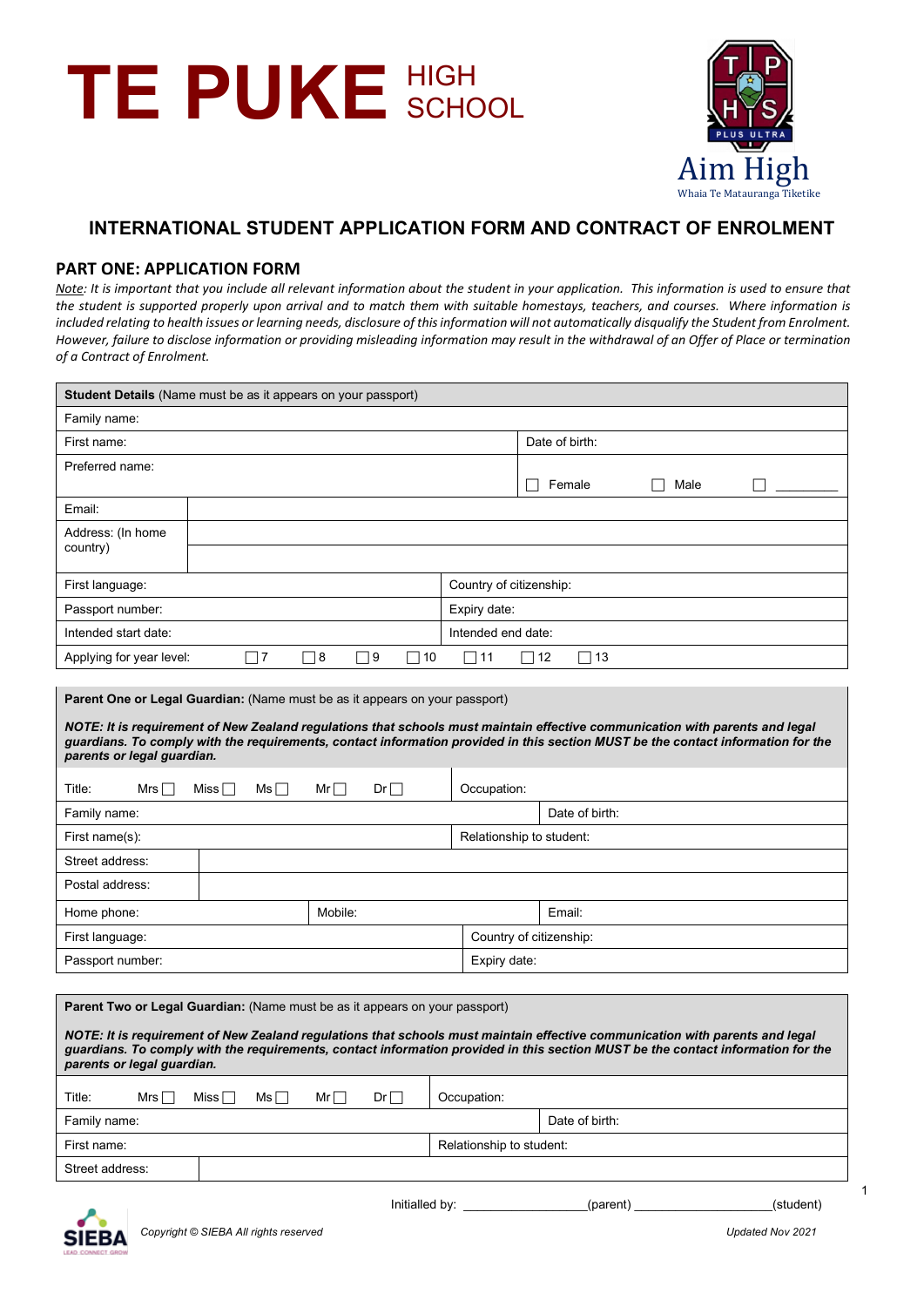| Postal address:                                                                                                                               |                                       |                                                           |                                                                |                                                                                                                                                                |           |
|-----------------------------------------------------------------------------------------------------------------------------------------------|---------------------------------------|-----------------------------------------------------------|----------------------------------------------------------------|----------------------------------------------------------------------------------------------------------------------------------------------------------------|-----------|
| Home phone:                                                                                                                                   |                                       | Mobile:                                                   |                                                                | Email:                                                                                                                                                         |           |
| First language:                                                                                                                               |                                       |                                                           |                                                                | Country of citizenship:                                                                                                                                        |           |
| Passport number:                                                                                                                              |                                       |                                                           |                                                                | Expiry date:                                                                                                                                                   |           |
|                                                                                                                                               |                                       |                                                           |                                                                |                                                                                                                                                                |           |
| <b>Emergency Contact</b> (In home country, other than parents):                                                                               |                                       |                                                           |                                                                |                                                                                                                                                                |           |
| Contact's name:                                                                                                                               |                                       |                                                           |                                                                |                                                                                                                                                                |           |
| Relationship to the student:                                                                                                                  |                                       |                                                           |                                                                |                                                                                                                                                                |           |
| Mobile phone:                                                                                                                                 |                                       |                                                           |                                                                |                                                                                                                                                                |           |
| Home phone:                                                                                                                                   |                                       |                                                           |                                                                |                                                                                                                                                                |           |
| Email address:                                                                                                                                |                                       |                                                           |                                                                |                                                                                                                                                                |           |
|                                                                                                                                               |                                       |                                                           |                                                                |                                                                                                                                                                |           |
| Agent Information (If using an agent)                                                                                                         |                                       |                                                           |                                                                |                                                                                                                                                                |           |
| Agency name:                                                                                                                                  |                                       |                                                           |                                                                |                                                                                                                                                                |           |
| Agent name:                                                                                                                                   |                                       |                                                           |                                                                |                                                                                                                                                                |           |
| Agent email address:                                                                                                                          |                                       |                                                           | Phone:                                                         |                                                                                                                                                                |           |
|                                                                                                                                               |                                       |                                                           |                                                                |                                                                                                                                                                |           |
| <b>Medical Information</b>                                                                                                                    |                                       |                                                           |                                                                |                                                                                                                                                                |           |
| Name of doctor (in home country):                                                                                                             |                                       |                                                           |                                                                |                                                                                                                                                                |           |
| Phone number of doctor:                                                                                                                       |                                       |                                                           |                                                                |                                                                                                                                                                |           |
| Does the student have any history of previous illness that may affect their enrolment, including mental illness?                              |                                       |                                                           |                                                                |                                                                                                                                                                |           |
| $\Box$ Yes<br>$\Box$ No<br>If 'Yes' please provide details including doctor or hospital reports (attach more pages if required).              |                                       |                                                           |                                                                |                                                                                                                                                                |           |
| Has the student been vaccinated for any diseases?                                                                                             |                                       |                                                           |                                                                |                                                                                                                                                                |           |
| ΠNo                                                                                                                                           |                                       |                                                           |                                                                |                                                                                                                                                                |           |
| $\Box$ Yes<br>If 'Yes' please provide a copy of the vaccination certificate.                                                                  |                                       |                                                           |                                                                |                                                                                                                                                                |           |
| Please tick the appropriate box if you suffer from or have suffered from any of the following medical conditions:                             |                                       |                                                           |                                                                |                                                                                                                                                                |           |
| □ Asthma<br>□ HIV or Aids<br>□ Diabetes<br>□ Tuberculosis<br>□ Depression/Anxiety □ Autism Spectrum Disorder □ Asperger's Syndrome □ Covid-19 | □ Back/Neck problems<br>□ ADD or ADHD | □ Glandular Fever<br>□ Hepatitis A, B or C<br>□ Allergies | □ Allergy to bee/wasp stings<br>□ Epilepsy<br>□ Food Allergies | $\Box$ Migraines<br>□ Heart Condition<br>□ Eating Disorder<br>Other: (Please describe)                                                                         |           |
|                                                                                                                                               |                                       |                                                           |                                                                | Does the student have any medical implants (such as metal implants) that may affect receiving medical treatment while in New Zealand?                          |           |
| $\sqcap$ Yes<br>$\Box$ No<br>If 'Yes' please provide details (attach more pages if required).                                                 |                                       |                                                           |                                                                |                                                                                                                                                                |           |
| Is the student currently on any medication?                                                                                                   |                                       |                                                           |                                                                |                                                                                                                                                                |           |
| $\Box$ Yes<br>$\Box$ No<br>If 'Yes' please provide details (attach more pages if required).                                                   |                                       |                                                           |                                                                |                                                                                                                                                                |           |
| regarding any medications that you bring with you.                                                                                            |                                       |                                                           |                                                                | Please note: If you suffer from conditions requiring medication, it is advisable to bring your own medication to NZ. You will be required to notify the school |           |
| Does the student smoke?                                                                                                                       | ∣ ∣Yes                                | $\Box$ No                                                 |                                                                |                                                                                                                                                                |           |
| international student?                                                                                                                        |                                       |                                                           |                                                                | Is there anything further regarding the health of the student that the school needs to be aware of in enrolling and supporting the student as an               |           |
| $\Box$ No<br>∏Yes<br>If 'Yes' please provide details (attach more pages if required).                                                         |                                       |                                                           |                                                                |                                                                                                                                                                |           |
|                                                                                                                                               |                                       |                                                           |                                                                | Do you agree to the school providing over-the-counter medication *such as acetaminophen, paracetamol, or ibuprofen?                                            |           |
| $\Box$ No<br>∏Yes<br>If 'No' please specify what medications you do NOT want the student to receive:                                          |                                       |                                                           |                                                                |                                                                                                                                                                |           |
|                                                                                                                                               |                                       | Initialled by:                                            |                                                                | (parent)                                                                                                                                                       | (student) |

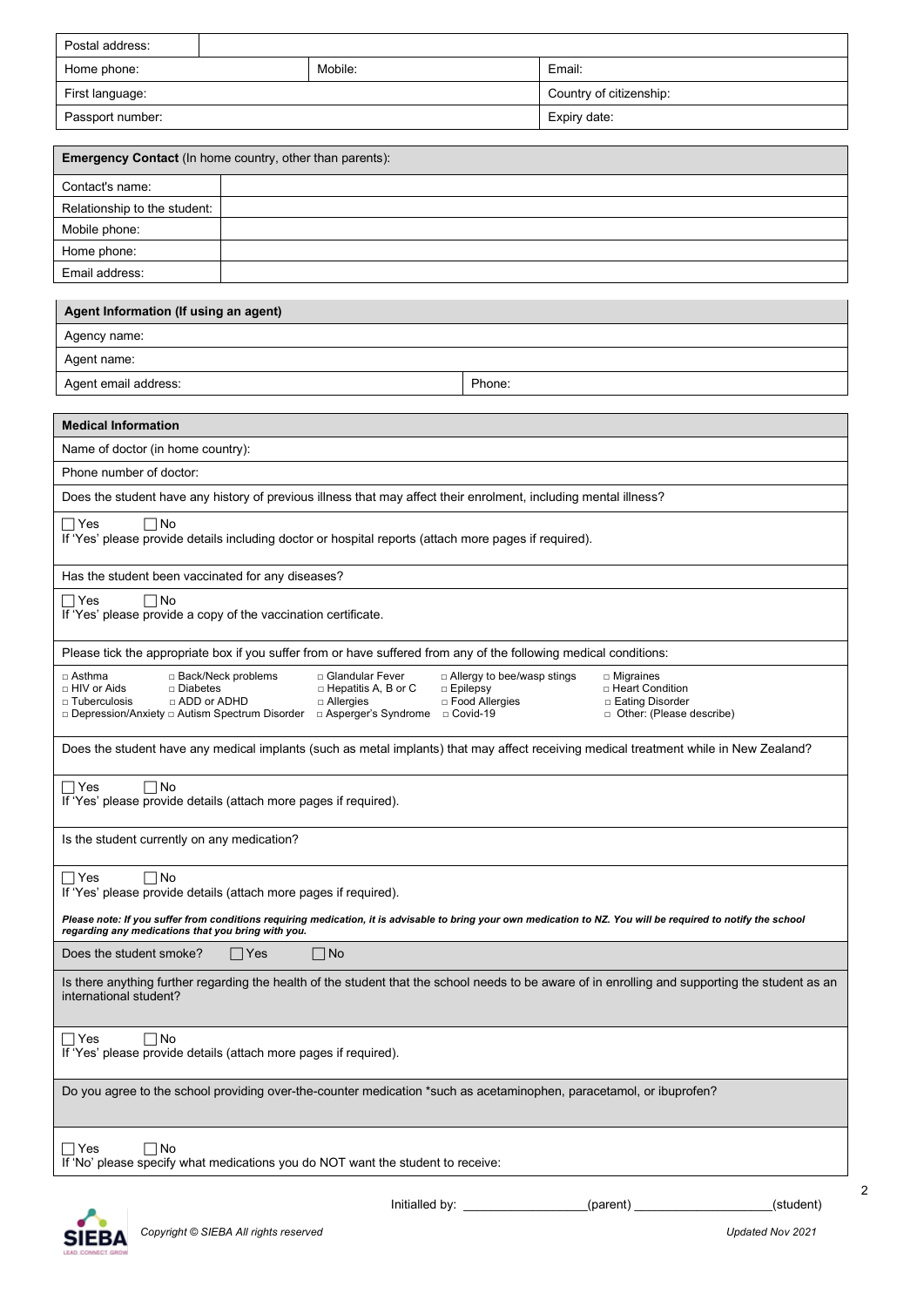| <b>Learning Information</b>                                                                                                                                       |                                                                                                                                               |
|-------------------------------------------------------------------------------------------------------------------------------------------------------------------|-----------------------------------------------------------------------------------------------------------------------------------------------|
| Current school:                                                                                                                                                   | Grade/year level:                                                                                                                             |
| If the student does not currently attend school, please give reasons and date of last attendance:                                                                 |                                                                                                                                               |
| Please describe your learning goals for studying in a New Zealand school (attach more pages if required).                                                         |                                                                                                                                               |
| How many years of schooling, not including pre-school education, has the student had?                                                                             |                                                                                                                                               |
| During this time, has the student not attended school for 1 month or longer?<br>If YES, please give details (dates and reason):                                   | $\Box$ No<br>∏Yes                                                                                                                             |
| Please provide a copy of the lastest two school reports for the student with this application                                                                     |                                                                                                                                               |
| Does the student have any learning or behavioural difficulties which may require extra school support or services?                                                |                                                                                                                                               |
| $\Box$ No<br>$\Box$ Yes<br>If 'Yes' please provide details including any psychologist assessments and reports that are available (attach more pages if required). |                                                                                                                                               |
| <b>General Details</b>                                                                                                                                            |                                                                                                                                               |
| Has the student previously applied for entry to the school?                                                                                                       | $\Box$ Yes<br>∩No                                                                                                                             |
| If yes, when?                                                                                                                                                     |                                                                                                                                               |
| Has the student ever had a family member or relative enrolled at the school?                                                                                      | Yes<br>No                                                                                                                                     |
| Name:                                                                                                                                                             | Year attended:                                                                                                                                |
| Has the student previously studied at any other NZ school?                                                                                                        | ∏Yes<br>No                                                                                                                                    |
| If yes, please state the name of the school:                                                                                                                      | Dates:                                                                                                                                        |
| For how many years has the student studied English?                                                                                                               | ] Months<br>1 Years<br>ſ                                                                                                                      |
| Do the student's parents speak or read English?<br>Speak                                                                                                          | Yes<br>∏No<br>Read<br>∏Yes<br>No                                                                                                              |
| Has the student been convicted or been the subject of any matter before any Court?                                                                                |                                                                                                                                               |
| $\Box$ Yes<br>∩No<br>If 'Yes' please provide details (attach more pages if required).                                                                             |                                                                                                                                               |
|                                                                                                                                                                   | Please attach a hand-written letter from the student introducing themselves and explaining their reasons for wanting to study at this school. |
| <b>Accommodation Requirements</b>                                                                                                                                 |                                                                                                                                               |
| Accommodation choice:<br>∣Homestay                                                                                                                                | Designated caregiver (relative or family friend)<br>Live with parent                                                                          |
| Designated Caregiver Details (If staying with a relative or close family friend)                                                                                  |                                                                                                                                               |
| Name of caregiver:                                                                                                                                                |                                                                                                                                               |
| Address (in NZ):                                                                                                                                                  |                                                                                                                                               |
|                                                                                                                                                                   |                                                                                                                                               |
| Home phone:                                                                                                                                                       | Mobile:                                                                                                                                       |
| Email:                                                                                                                                                            |                                                                                                                                               |
| Relationship to student:                                                                                                                                          |                                                                                                                                               |



Initialled by: \_\_\_\_\_\_\_\_\_\_\_\_\_\_\_\_\_\_(parent) \_\_\_\_\_\_\_\_\_\_\_\_\_\_\_\_\_\_\_\_(student)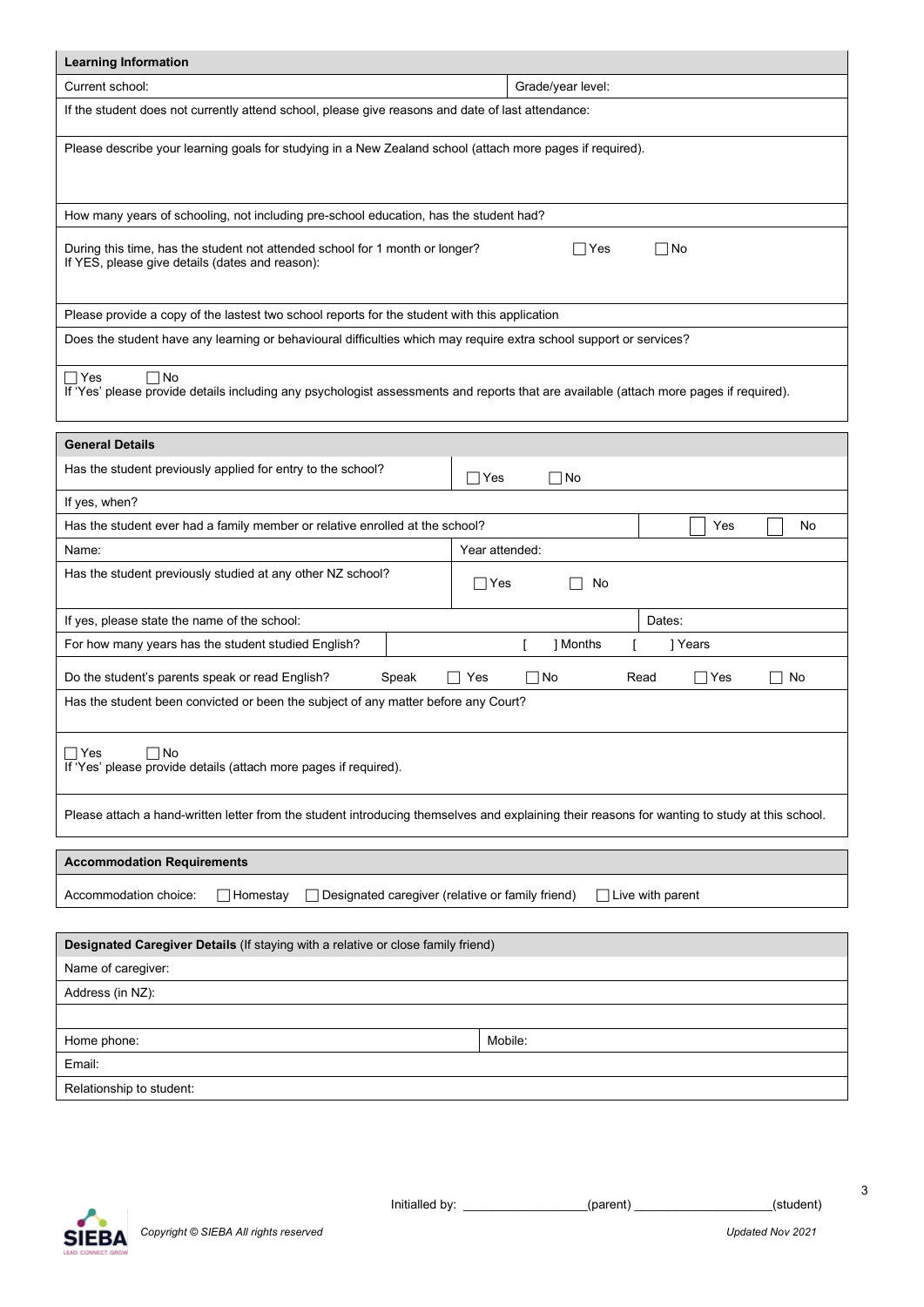| <b>Insurance Details</b>                              |       |     |  |
|-------------------------------------------------------|-------|-----|--|
| Do you wish to purchase insurance through the school? | ⊃ Yes | ∃No |  |

If you are providing your own insurance, please provide an English copy of the policy details to the school once purchased

*If you wish to purchase your insurance through the school, please ensure the medical information section on this form is completed fully and accurately to ensure appropriate coverage for the student for any pre-existing conditions they may have.*

*Please note: Subject choices in this application are an indication only and actual subjects will depend upon availability and prior learning. The school reserves the right to decide subject placement and year level throughout enrolment in consultation with students and families.* 

| <b>Subject Choices</b> |                   |             |                   |
|------------------------|-------------------|-------------|-------------------|
| Subject                | <b>Year Level</b> | Subject     | <b>Year Level</b> |
| п.                     |                   | 4.          |                   |
| 2.                     |                   | 5.          |                   |
| 3.                     |                   | 6.          |                   |
| 7.                     |                   | 8. (Backup) |                   |

| Checklist of documents and Information you must include with your application                                                                                                                                   |                          |
|-----------------------------------------------------------------------------------------------------------------------------------------------------------------------------------------------------------------|--------------------------|
| Photograph of the student                                                                                                                                                                                       | Passport size photograph |
| A copy of the student's last two school reports                                                                                                                                                                 |                          |
| A hand-written letter from the student introducing themselves, and explaining their<br>reasons for wanting to study at the school                                                                               |                          |
| A copy of the student's passport including passport number and expiry date                                                                                                                                      |                          |
| A copy of the student's insurance policy details, if booking their own, with English<br>translation (this may be submitted after enrolment is confirmed but must be prior to<br>departure from the home country |                          |
| A copy of the student's vaccination certificate                                                                                                                                                                 |                          |

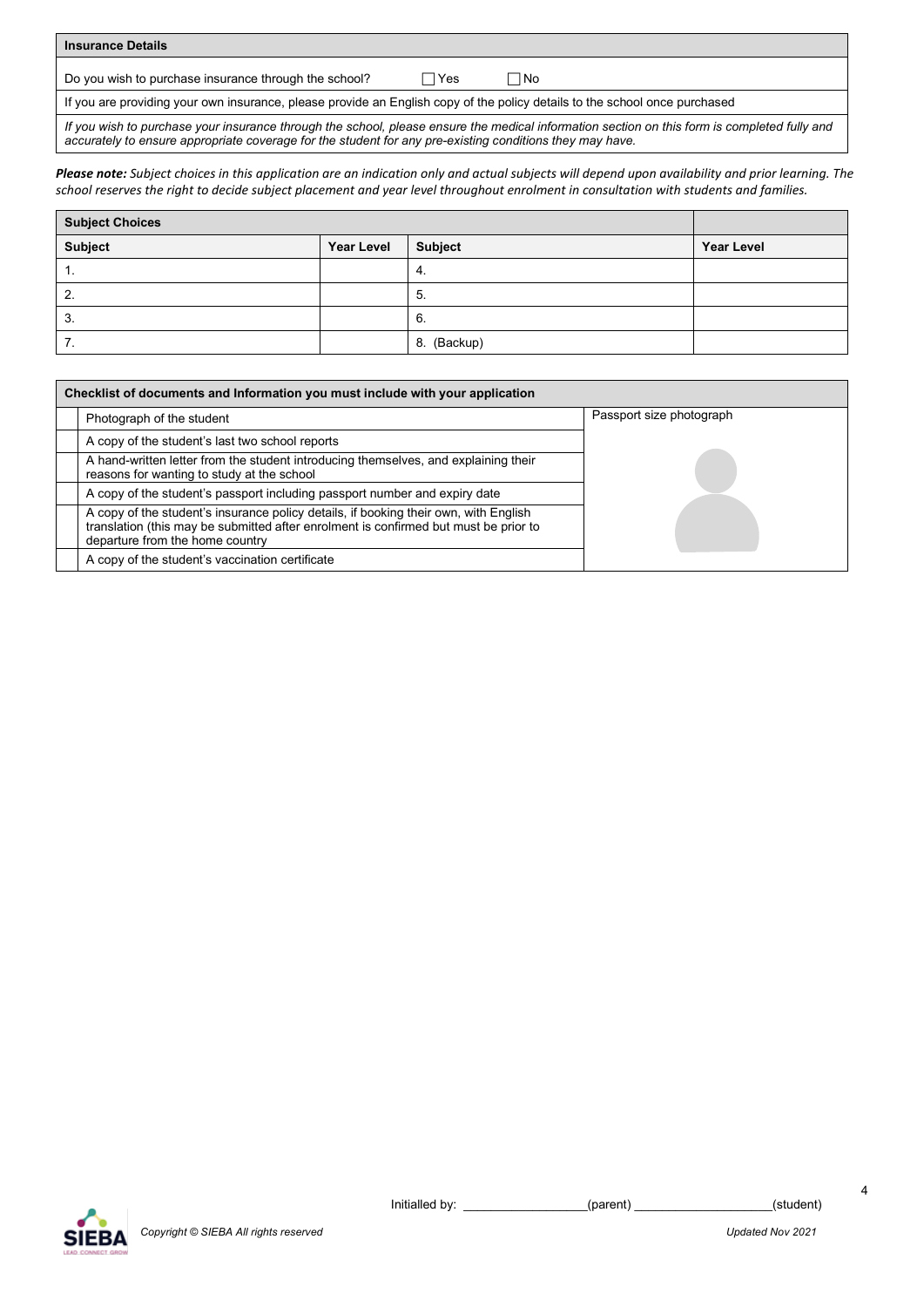# **HOMESTAY FAMILY PLACEMENT PROFILE : TE PUKE HIGH SCHOOL**

# **Homestay Information and Student Information**

Each of our students is placed with a local family and becomes a family member for the duration of their stay. This gives the security of a family for support, and greater exposure to cultures and customs in New Zealand. We visit and assess homestays as being suitable for students. To help us select a suitable homestay for you, please supply us with the following details. Please note that we cannot guarantee to meet all your requirements. **This information will be passed on to your homestay family.**

| Last Name:                          |                                                                              |                             | First Name/s: |                                   |                                                                                                                  |
|-------------------------------------|------------------------------------------------------------------------------|-----------------------------|---------------|-----------------------------------|------------------------------------------------------------------------------------------------------------------|
| Preferred to be known as:           |                                                                              |                             |               |                                   |                                                                                                                  |
| Are you living with:                | $\square$ Both parents                                                       | $\Box$ Mother only          |               | $\square$ Father only             | $\Box$ Other:                                                                                                    |
| Mothers Name:                       |                                                                              |                             | Occupation:   |                                   |                                                                                                                  |
| Fathers Name:                       |                                                                              |                             | Occupation:   |                                   |                                                                                                                  |
| Do you have siblings?               | $\square$ No                                                                 |                             |               | □ Yes - please list them          |                                                                                                                  |
| Name:                               |                                                                              |                             | Age:          | $\square$ Brother                 | $\square$ Sister                                                                                                 |
| Name:                               |                                                                              |                             | Age:          | $\square$ Brother                 | $\square$ Sister                                                                                                 |
| Name:                               |                                                                              |                             | Age:          | $\square$ Brother                 | $\square$ Sister                                                                                                 |
|                                     | Which other family members live with you in the same home?                   |                             |               | $\Box$ Grandparents $\Box$ Other: |                                                                                                                  |
|                                     | Are there any requirements of your religion that we should be made aware of? |                             |               |                                   |                                                                                                                  |
|                                     |                                                                              |                             |               |                                   |                                                                                                                  |
|                                     | Do you have any medical problems/allergies that we should be made aware of?  |                             |               |                                   |                                                                                                                  |
|                                     |                                                                              |                             |               |                                   |                                                                                                                  |
| Are you a vegetarian?               | $\square$ No                                                                 | $\square$ Yes               | $\Box$ Other: |                                   |                                                                                                                  |
| Are there any foods you cannot eat? | $\square$ No                                                                 | □ Yes, please specify       |               |                                   |                                                                                                                  |
| Do you like pets?                   | $\square$ No                                                                 | $\Box$ Yes, please specify  |               |                                   |                                                                                                                  |
|                                     | Do you have any homestay preferences? (you may tick more than one box)       |                             |               |                                   |                                                                                                                  |
|                                     | □ No, I have no preferences and do not mind where I am placed                |                             |               |                                   | $\square$ live on a farm / orchard / lifestyle block                                                             |
| $\square$ sporty family             | $\square$ live in town                                                       | $\square$ live by the beach |               | $\square$ prefer no siblings      | $\square$ prefer siblings                                                                                        |
| $\square$ prefer a family           | □ Close to Shops                                                             | $\Box$ busy/active family   |               | $\Box$ Other:                     |                                                                                                                  |
|                                     | the qualities that you value most in family life?                            |                             |               |                                   | What are your preferences for a homestay family? Please describe your ideal homestay family and what are some of |
|                                     |                                                                              |                             |               |                                   |                                                                                                                  |
|                                     |                                                                              |                             |               |                                   |                                                                                                                  |
|                                     |                                                                              |                             |               |                                   |                                                                                                                  |
|                                     |                                                                              |                             |               |                                   |                                                                                                                  |
|                                     |                                                                              |                             |               |                                   |                                                                                                                  |
|                                     |                                                                              |                             |               |                                   |                                                                                                                  |
|                                     |                                                                              |                             |               |                                   |                                                                                                                  |
| List your Interests / Hobbies:      |                                                                              |                             |               |                                   |                                                                                                                  |
|                                     |                                                                              |                             |               |                                   |                                                                                                                  |
|                                     |                                                                              |                             |               |                                   |                                                                                                                  |
|                                     |                                                                              |                             |               |                                   |                                                                                                                  |
|                                     |                                                                              |                             |               |                                   |                                                                                                                  |



Initialled by: \_\_\_\_\_\_\_\_\_\_\_\_\_\_\_\_\_\_(parent) \_\_\_\_\_\_\_\_\_\_\_\_\_\_\_\_\_\_\_\_(student)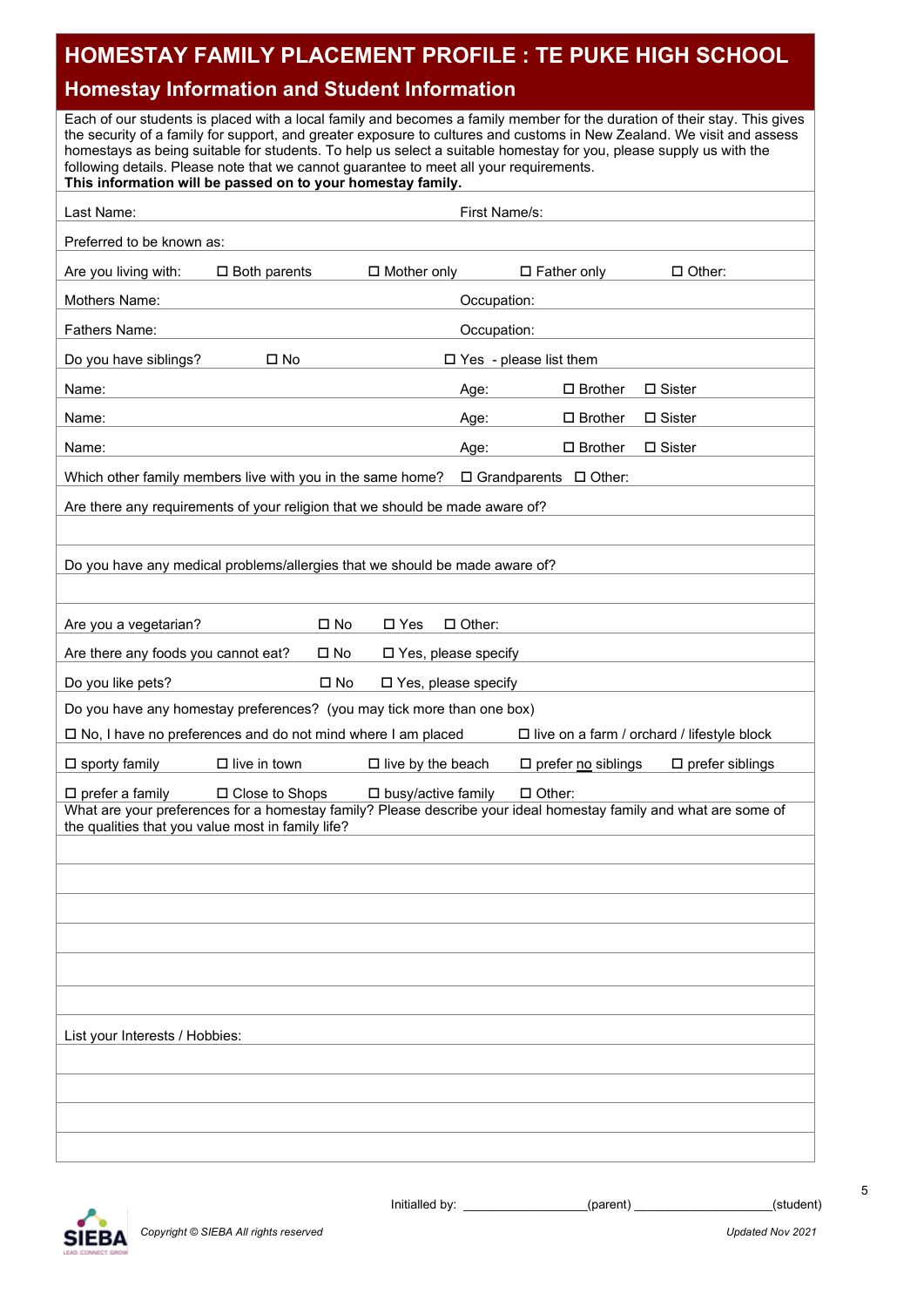| List your Sports:                                                                                                                                                                                                                                               |
|-----------------------------------------------------------------------------------------------------------------------------------------------------------------------------------------------------------------------------------------------------------------|
|                                                                                                                                                                                                                                                                 |
|                                                                                                                                                                                                                                                                 |
|                                                                                                                                                                                                                                                                 |
| PLEASE WRITE A LETTER TO YOUR HOMESTAY FAMILY - we pass this on to your homestay family and it is a way<br>of introduction, so anything you can write about yourself is very helpful<br>(continue on separate sheet, or attach a separate letter if you prefer) |
|                                                                                                                                                                                                                                                                 |
|                                                                                                                                                                                                                                                                 |
|                                                                                                                                                                                                                                                                 |
|                                                                                                                                                                                                                                                                 |
|                                                                                                                                                                                                                                                                 |
|                                                                                                                                                                                                                                                                 |
|                                                                                                                                                                                                                                                                 |
|                                                                                                                                                                                                                                                                 |
|                                                                                                                                                                                                                                                                 |
|                                                                                                                                                                                                                                                                 |
|                                                                                                                                                                                                                                                                 |
|                                                                                                                                                                                                                                                                 |
|                                                                                                                                                                                                                                                                 |
|                                                                                                                                                                                                                                                                 |
|                                                                                                                                                                                                                                                                 |
|                                                                                                                                                                                                                                                                 |
|                                                                                                                                                                                                                                                                 |
|                                                                                                                                                                                                                                                                 |
|                                                                                                                                                                                                                                                                 |
| What are your favourite subjects at school and why do you enjoy them?                                                                                                                                                                                           |
|                                                                                                                                                                                                                                                                 |
|                                                                                                                                                                                                                                                                 |
|                                                                                                                                                                                                                                                                 |
| What are some of the things you like to do when you are not studying?                                                                                                                                                                                           |
|                                                                                                                                                                                                                                                                 |
|                                                                                                                                                                                                                                                                 |
|                                                                                                                                                                                                                                                                 |
| Tell me which clubs or community groups you are currently involved in? eg: karate, band, scouts?                                                                                                                                                                |
|                                                                                                                                                                                                                                                                 |
|                                                                                                                                                                                                                                                                 |
|                                                                                                                                                                                                                                                                 |
| What places would you like to visit whilst you are studying in New Zealand?                                                                                                                                                                                     |
|                                                                                                                                                                                                                                                                 |
|                                                                                                                                                                                                                                                                 |

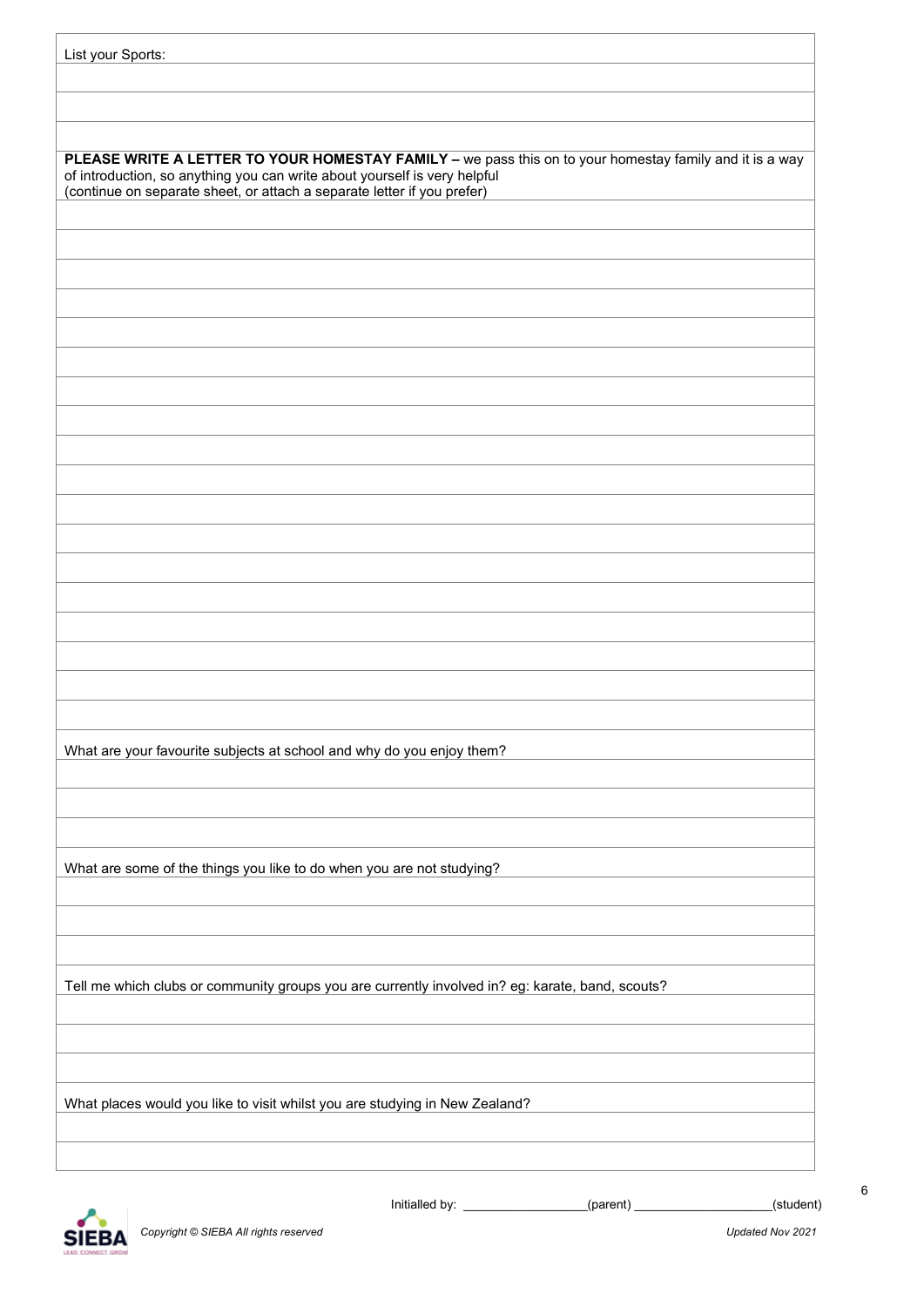# **PART TWO:**

**THE TERMS AND CONDITIONS ATTACHED TO THIS APPLICATION, FORM AND GOVERN THE STUDENT'S TUITION AT THE SCHOOL. BY SIGNING BELOW, THE STUDENT, THE SCHOOL AND THE PARENTS OR LEGAL GUARDIAN AGREE TO THOSE TERMS AND CONDITIONS. PLEASE ENSURE YOU READ THE TERMS AND CONDITIONS CAREFULLY.**

#### **Terms and Conditions:**

#### **Definitions**

1. For the purposes of this Agreement the following terms shall have the following meanings:

**Accommodation** means the residential accommodation provided to the Student.

**Accommodation Agreement** means the agreement between the Student, the School, the Parents, which governs the Student's accommodation arrangements.

**Act** means the Education Act 1989.

**Agreement** means this Agreement including any schedules.

**Application Form** means the standard enrolment form which forms the cover page of this Agreement.

**Code** means the Education (Pastoral Care of International Students) Code of Practice 2016.

**Designated Caregiver** has the meaning as set out in the Code.

**Disciplinary Action** includes termination of this Agreement and suspension, expulsion and exclusion of the Student as those terms are defined in the Act.

**Fee** means fees payable by the Parents to the School as per the Fee Schedule.

**Fee Schedule** means the schedule of fees for Tuition, Accommodation and other charges, which is available from the School on request and may be updated from time to time.

**Homestay** has the meaning as set out in the Code.

**Legal Guardian** means the person or persons who is legally the guardian of the Student in their home country and has the legal right to make decisions about their care, education and well-being. It can include parents, where they have the right to make decisions for the Student.

**Offer of Place** means a Confirmed Offer of Place and does not include any provisional offer.

**Parent** means the student's biological or legally adoptive parent. Except where the context requires otherwise, references to Parents in this agreement includes Legal Guardians and also includes a single Parent who has the sole right of guardianship in relation to the child.

**Residential Caregiver** has the meaning as set out in the Code.

**School** means the school referred to in the annexed Application Form.

**Student** means the student referred to in the annexed Application Form.

**Termination** means termination of the Agreement and includes termination by the School expelling or excluding the Student.

**Tuition** means the education of the Student at the School.

**Period of Enrolment** means any period for which Fees are paid and for the purpose of this Agreement the enrolment of the Student begins on the course start date stated in the Student's Offer of Place and ends on the course end date stated in the Student's Offer of Place, or on such earlier date as the parties agree or the School terminates the Agreement according to clause 28 or 30 of the Agreement.

#### **Preliminary Provisions**

- 2. The Agreement is declared to be a contract of enrolment in terms of section 2 of the Act.
- 3. The School shall provide Tuition to the Student in line with school policies, the Code, the Act and any other applicable laws, in return for the payment of the Fee.

#### **Terms of Agreement**

- 4. Unless otherwise agreed in writing between the parties, the School's responsibility for the Student starts on the first day of the Period of Enrolment and ends on the last day of the Period of Enrolment, or in the event that the Student's Tuition is terminated, on the date of termination. The parties agree that any period of time in which the Student is in New Zealand before or after the Period of Enrolment will be at the risk of the Student and Parents and that the School will have no legal or moral responsibility for what occurs during this period unless otherwise agreed in writing.
- 5. Except in the circumstances described in clauses 6, 7 and 8, the conditions in this Agreement apply for the whole time the Student is enrolled at the School during a Period of Enrolment. The Agreement may be renewed on application to the School in writing. Renewal of this Agreement is at the sole and absolute discretion of the School and is subject to satisfactory performance and attendance by the Student, the School making an Offer of Place for a further Period of Enrolment and the payment of Fees. For avoidance of doubt, should this Agreement be renewed the Period of Enrolment for the renewed term shall be that stated in the Offer of Place issued by the School to the Student for the renewed term.
- 6. The School is not responsible for the Student if the Student chooses to leave New Zealand during the Period of Enrolment. Should the Student leave New Zealand during the Period of Enrolment other than as part of a School organised trip the School's responsibility for the Student shall end upon the Student's departure and resume upon the Student returning to New Zealand.
- 7. This Agreement is considered to be written agreement from the Parent that the School is not responsible for the Student's dayto-day care where the student is in the custody of a Residential Caregiver who is a supervisor for the Student while the Student is in temporary accommodation and that supervisor is not a resident of New Zealand and is travelling with or accompanying the Student for the purpose of supervising them during the Period of Enrolment.
- 8. The School is not responsible for the Student's day-to-day care where the Student is in the custody of a person approved by the Parent as part of a transfer-of-care arrangement during enrolment made in accordance with the Code.



Initialled by: \_\_\_\_\_\_\_\_\_\_\_\_\_\_\_\_\_\_(parent) \_\_\_\_\_\_\_\_\_\_\_\_\_\_\_\_\_\_\_\_(student)

7

*Copyright © SIEBA All rights reserved Updated Nov 2021*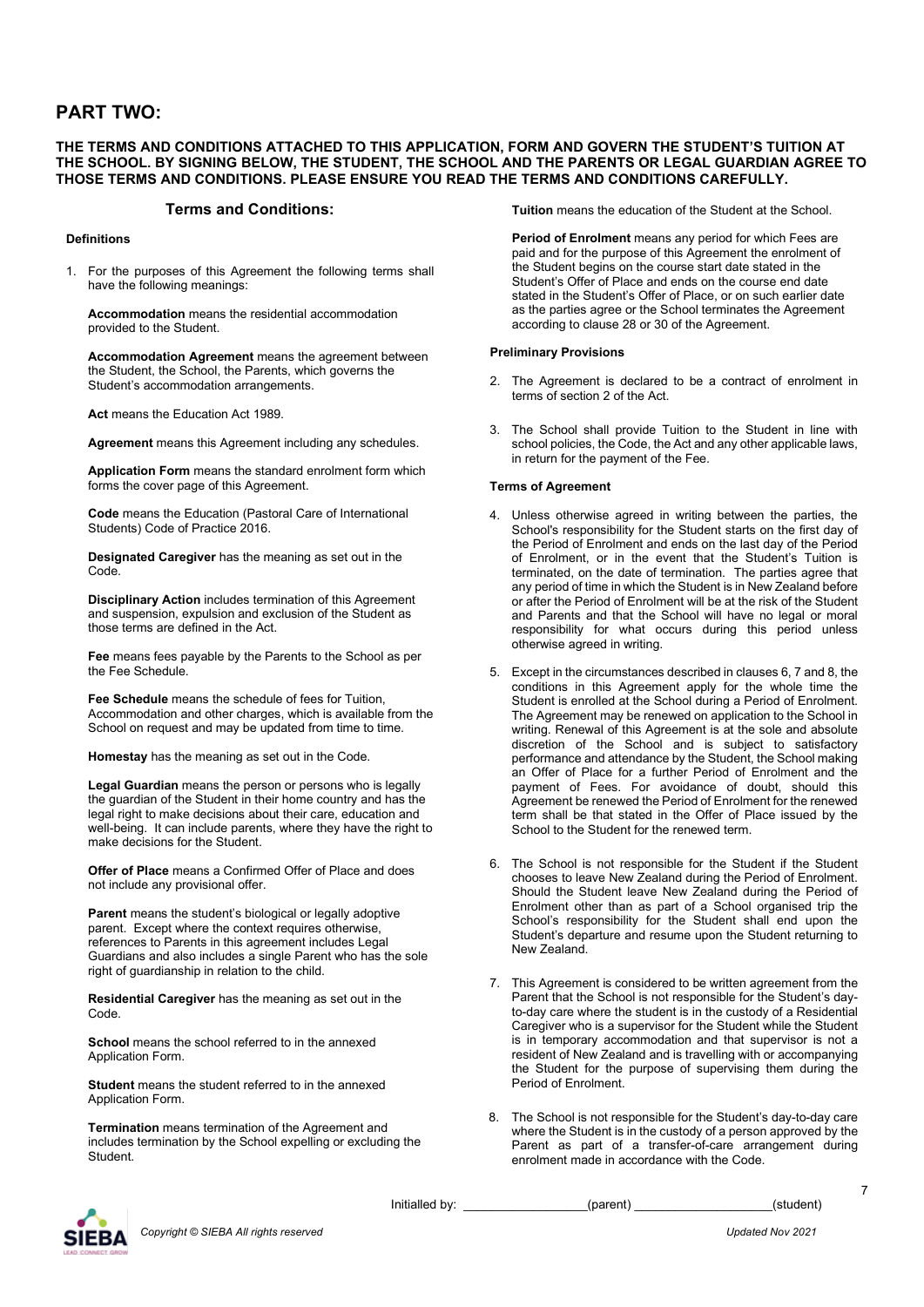9. During the Period of Enrolment the Student must keep the School reasonably informed of their whereabouts including if the Student intends to leave New Zealand during the Period of Enrolment.

#### **Accommodation**

- 10. The Parents and Student agree that no changes to accommodation arrangements will be made without the prior written agreement of the School.
- 11. The Parents and the Student agree that this Agreement is subject to and conditional on the School being satisfied that the Student has appropriate accommodation arrangements in place and, where applicable, an Accommodation Agreement or Designated Caregiver Agreement being entered into by all relevant parties.
- 12. The Parents authorise the principal of the School to inform the Residential Caregiver (whether or not arranged through the school) of all matters and information required to be provided to the Parents and agree to appoint the Residential Caregiver in New Zealand to receive such information in place of the Parents.

#### **Immigration and Insurance**

- 13. The Parents and Student agree to comply with the visa requirements as set out in the Immigration Act 2009, and any visa conditions applicable to the Student's stay in New Zealand. The Parents and Student understand that the School has an obligation to report any breaches of the visa requirements to the appropriate immigration authority.
- 14. The Student must maintain an up-to-date visa as stipulated by Immigration New Zealand.
- 15. The Parents agree that it is a condition of enrolment that the Student has current and comprehensive travel and medical insurance. Where insurance in not arranged by the School, the Parents will provide the School with evidence of the relevant insurance policy. If appropriate evidence is not provided, the School may organise insurance it considers appropriate and pass on this cost to the Student or Parents.
- 16. The Parents agree they have read the policy details for the Student's travel insurance policy and any other relevant information provided by the insurer from time to time and:
	- (a) accepts all exclusions that apply to the insurance policy and
	- (b) agrees that where the school arranges insurance on behalf of the Parents, the Parents have disclosed all medical conditions to the School that may affect insurance cover.
- 17. The Parents agree to cover any costs for the Student that are excluded by the Student's travel insurance policy and are not otherwise covered by publicly funded medical services in New Zealand. For the avoidance of doubt, the Parents agree that the School is not responsible for any costs incurred on behalf of the Student that are excluded by the Student's travel insurance policy or not covered by publicly funded medical services in New Zealand.

#### **Fees**

- 18. The Fee must be paid to the School in advance of each Period of Enrolment or as otherwise directed by the School. The Parents and the Student agree to comply with School policies regarding the payment of the Fee.
- 19. If Tuition is terminated by the School during a Period of Enrolment, any refund of the Fee applicable to that Period of



Initialled by:  $(parent)$  (parent) (student)

Enrolment will be assessed according to the refund policy which is annexed to this Agreement as Schedule Three, as updated by the School from time to time.

#### **Information, Warranties and Acknowledgements**

- 20. The Parents agree to provide the School with educational, medical, financial, or other information relating to the wellbeing of the Student as may be requested from time to time by the School. If the Parents provide misleading information or fail to disclose information about the Student to the School, such that the School has to change or modify the level of Tuition or Accommodation required by the Student, the School may charge the Parents such fees as required to adequately compensate for such extra requirements. For avoidance of doubt, the obligation to disclose information continues during the term of this Agreement and the Parents must notify the School of any changing conditions in relation to the Student.
- 21. The Student and the Parents confirm that:
	- (a) The Student does not suffer from any medical condition or behavioural condition (including mental health conditions and allergies) that may negatively impact on the health, safety or education of the Student or any other student at the School, except as disclosed on the Application Form;
	- (b) The Student does not have any medical or other special needs that require extra support, except as disclosed in the Application Form;
	- (c) The Student has never been charged with or convicted of any crime, or the subject of other proceedings before any court, except as disclosed in writing on the Application Form;
	- (d) All information in the Application Form is true and correct to the best of their knowledge and belief.
- 22. The Parents and Student acknowledge that:
	- (a) The School may obtain at any time from any person or organisation any information it requires to process and/or accept the Student for admission to the School or to perform or complete any of the other purposes under this Agreement. The Parents and the Student authorise any such person to release to the School any personal information that person holds concerning the Student and/or Parents.
	- (b) If the Student and/or Parents fail to provide any information requested in relation the Students admission to the School, the School may be unable to process the Student's application.
	- (c) This Agreement is conditional at all times on the Student having accommodation in New Zealand which complies with the Code. If this condition is unable to remain fulfilled, then this Agreement will be at an end.
	- (d) Personal information of the Student and/or Parents collected or held by the School is provided and may be held, used and disclosed to enable the School to process the Student's eligibility to receive Tuition at the School and Accommodation.
	- 8 (e) The Parents agree that where the Student lives in a School approved Homestay, this Agreement is subject to an Accommodation Agreement being entered into by the School and the Parents. Where the Student lives with a Designated Caregiver, this Agreement is subject to a Designated Caregiver Agreement being entered into by the School, the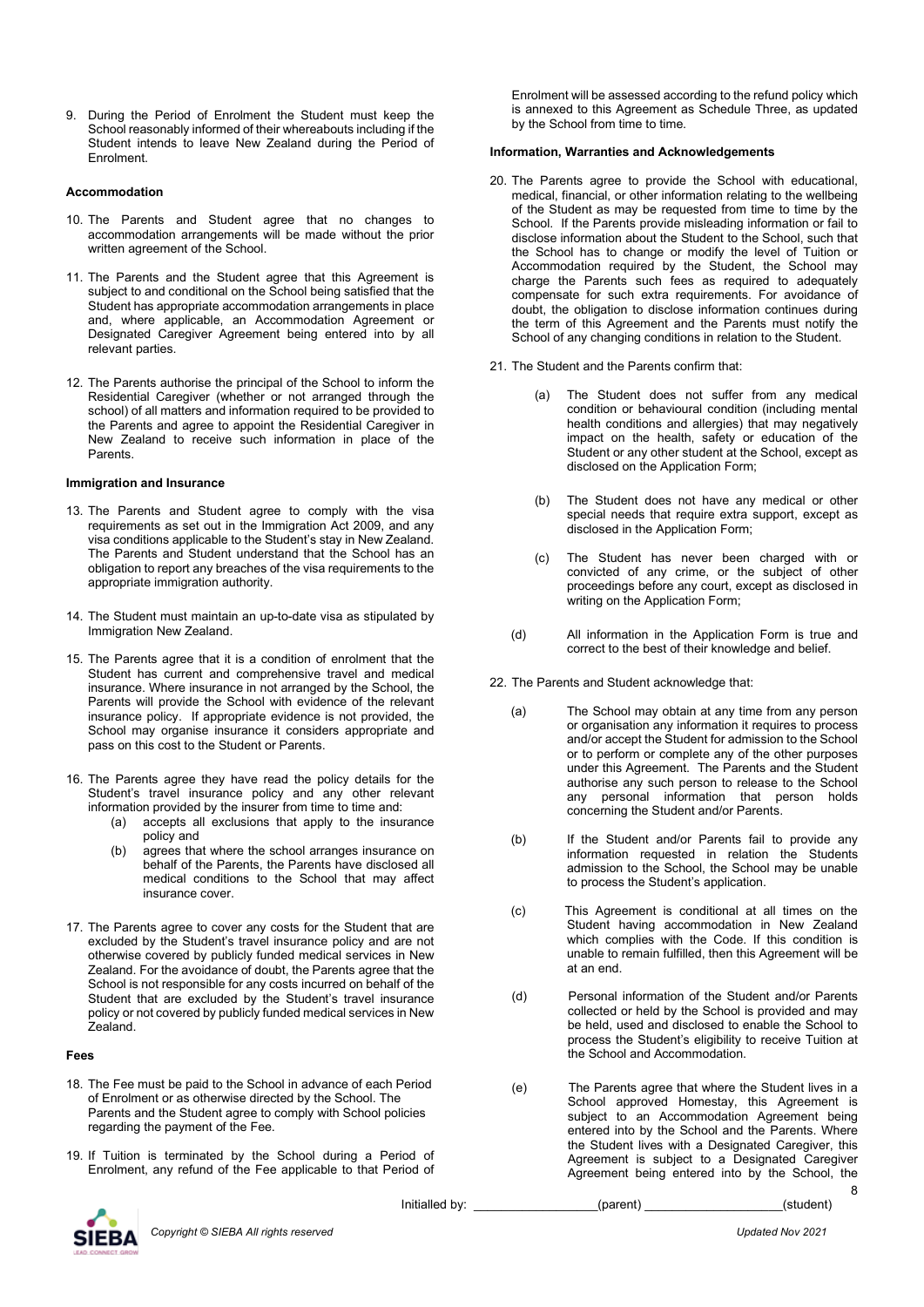Parents and the Designated Caregiver. In either case, a breach by the Student of the Accommodation Agreement or of the Designated Caregiver Agreement will be considered to be a breach of this Agreement.

- (f) All personal information provided to the School is collected and will be held by the School.
- (g) The Student and Parents have the right under the Privacy Act 1993 to obtain access to and request corrections of any personal information held by the School concerning them.
- (h) Under the Privacy Act 1993, any information collected may be provided to education authorities.
- (i) Information relating to the education, health, welfare or safety of the Student, may be released to relevant people outside the School, at the discretion of the School.
- (j) Photographs and videos of the Student may be used for the Student's records and in any publicity material for the School, including social media posts by school staff, unless otherwise agreed in writing by the parties.

#### **Consent**

- 23. The Parents and the Student, who have signed this Agreement appoint and authorise the principal of the School (or such other person as may be appointed by the School to carry out the principal's duties) to:
	- (a) Receive information from any person, authority, or corporate body concerning the Student including, but not limited to, medical, financial, educational or welfare information;
	- (b) Provide agreements on the Student's behalf in the event of a medical emergency where it is not reasonably possible to contact the Parents.
- 24. The School shall seek specific written agreement of the Parents before the Student, being a student of any age, participates in any activity either organised by the School or by another party which is considered to be an adventure activity or extreme sport or an activity that is organised by the School and requires the Student to stay away from their regular accommodation overnight.
- 25. Except in the circumstances described in clause 24, this agreement is considered to be written agreement of the Parents for any activity organised and/or supervised by the School, including trips and physical activities, regardless of whether agreement is sought from domestic students in relation to the same activity.
- 26. Unless otherwise agreed in writing by the parties, this Agreement is considered to be written agreement for leisure travel or stays organised and supervised by the Student's Residential Caregiver where the travel is within New Zealand for a period of not more than seven days and does not result in the Student missing any scheduled school days.

#### **Conduct, Discipline and Termination**

27. The Student will comply at all times with school policies, the Code and the Act, and the Parents shall work with the School to ensure such compliance. This includes compliance with the School Code of Conduct in Schedule One, including any amendments made by the School during the Period of Enrolment.

- 28. In the event of any breach of this agreement by the Student or the Parents, the School may take any disciplinary step it considers appropriate, including terminating this Agreement, and/or suspending, excluding or expelling the Student and (if applicable) notifying Immigration New Zealand of its decision to terminate the Agreement or to exclude or expel the Student.
- 29. The following actions shall be considered to be breaches of this Agreement which may warrant disciplinary action:
	- (a) Refusal by the Student to obey any reasonable instruction given by any employee or officer of the School during the Period of Enrolment;
	- (b) Any breach of the School Code of Conduct by the Student;
	- (c) Any breach of the Accommodation Agreement or Designated Caregiver Agreement by the Student or Parent;
	- (d) Any act by the Student during the Period of Enrolment that creates a risk to the safety of any person;
	- (e) Any act by the Student during the Period of Enrolment that threatens the education of any other Student;
	- (f) Any breach of clauses 14 or 15 of this Agreement or of the warranties contained in clause 21 of this Agreement;
	- (g) Failure to make payments invoiced according to the Fee Schedule; and
	- (h) Any other breach of this Agreement
- 30. Where appropriate, the School will follow the process set out in the Disciplinary Policy which is annexed to this Agreement as Schedule Two when exercising its disciplinary powers as stated in clause 28 of this Agreement, but nothing in this Agreement shall limit the power of the School to immediately terminate this Agreement or expel or exclude the Student for serious misconduct or to suspend the Student pending investigation if the School concludes that this step is necessary for the purpose of protecting the safety of any person, including the Student.

#### **General Matters**

- 31. No party to this Agreement is liable to the other for failing to meet its obligations under this Agreement to the extent that the failure was caused by an act of God or other circumstances beyond its reasonable control.
- 32. This Agreement shall be construed and take effect according to the non-exclusive laws of New Zealand. In relation to any legal action or proceedings arising out of or in connection with this Agreement the Parents:
	- (a) Submit to the non-exclusive jurisdiction of the Courts of New Zealand; and
	- (b) Agree that proceedings may be brought before any Court including any forum constituted under the Arbitration Act 1908 within New Zealand, and waive any objection to proceedings in any such Court or forum on the grounds of venue or on the grounds that the proceedings have been brought in an inconvenient forum.
- 33. Notices given under this Agreement must be in writing and given to the addresses set out in the Application Form. Those notices



Initialled by: \_\_\_\_\_\_\_\_\_\_\_\_\_\_\_\_\_\_(parent) \_\_\_\_\_\_\_\_\_\_\_\_\_\_\_\_\_\_\_\_(student)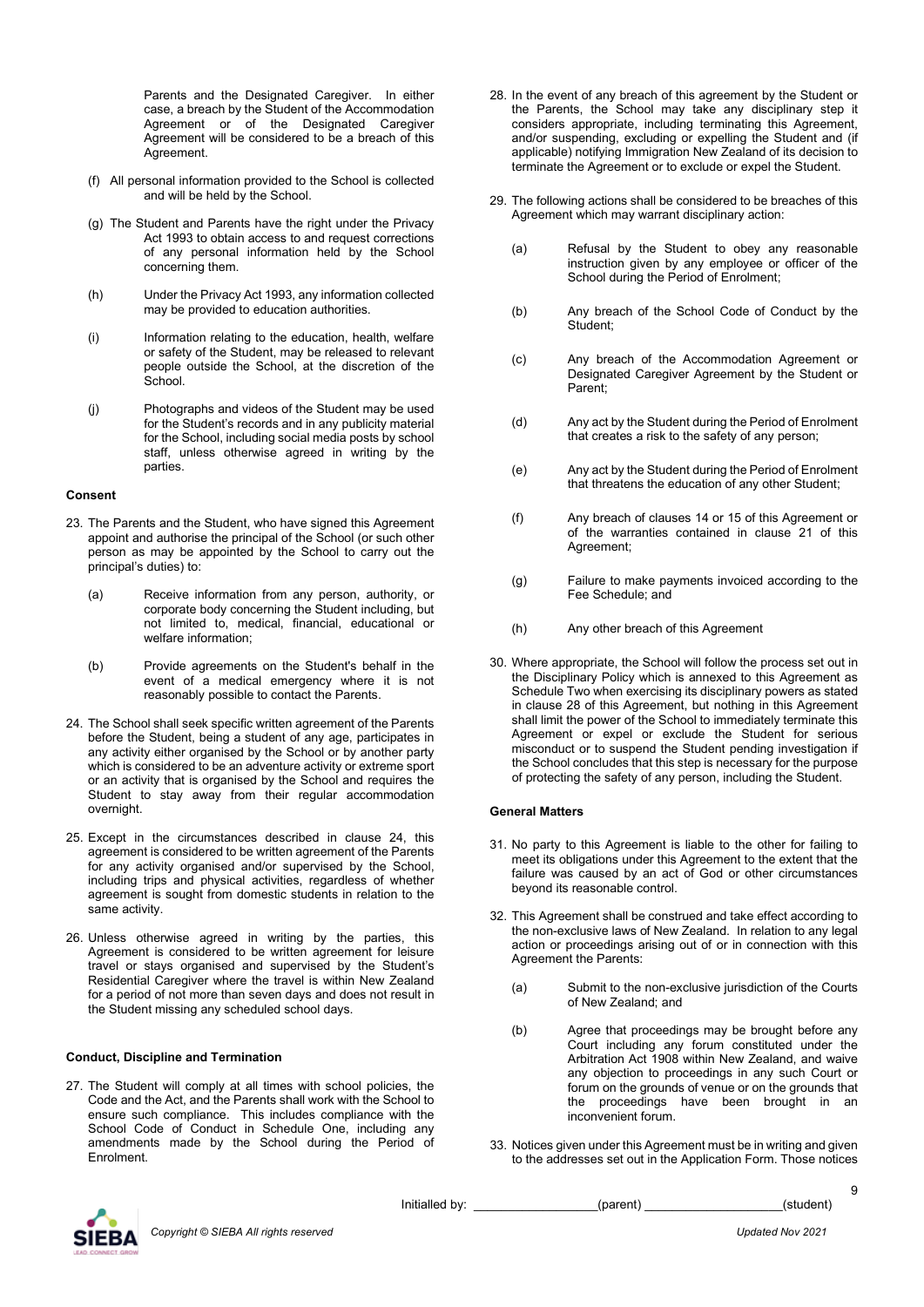sent by post will be considered to have been received ten (10) days after posting.

- 34. Notices may also be given by sending an email to the email addresses specified in the Application Form and will be considered to have been received twelve (12) hours after it has been sent.
- 35. This Agreement contains the entire understanding between the parties. The terms of the Agreement may only be changed by the School in consultation with the Student, and Parents, except where such change is required by New Zealand legislation or the Code. This Agreement shall continue in force during the Period of Enrolment with the School.
- 36. The School shall at all times comply with the Health and Safety at Work Act 2015.
- 37. Nothing in this Agreement limits any rights that the Parents or Student may have under the Consumer Guarantees Act 1993.
- 38. The parties acknowledge that prior to signing this Agreement, they have had the opportunity to seek independent legal advice about its content and effect.
- 39. This Agreement may be signed in one or more counterparts, each of which when so signed and all of which together shall constitute one and the same Agreement. Delivery of signed counterparts may be delivered by email, facsimile transmission or through an internet service set up for that purpose.
- 40. The parties agree that any dispute in relation to this Agreement will be resolved in line with the Code and the School Policies.

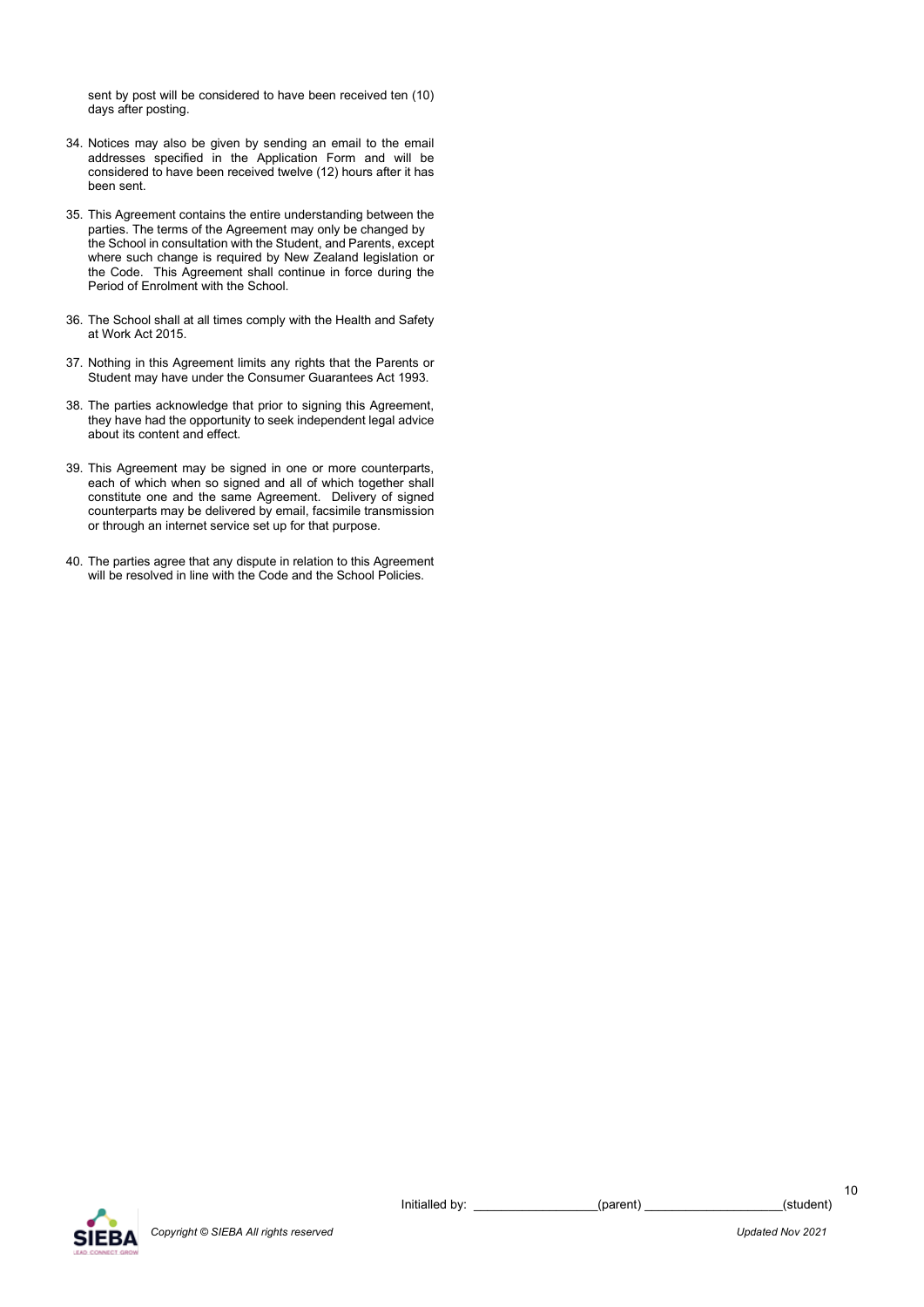# **PARENTS' AND STUDENTS' DECLARATION AND AUTHORISATION**

We declare that the information contained in this application is true and complete. We understand that any false or incomplete information submitted in support of this application may invalidate this application and may result in the withdrawal of an Offer of Place. We agree that we have received sufficient information to make an informed decision about enrolment at the School.

**Key Terms:** This Contract of Enrolment includes provisions:

- (i) that allow the School to discipline the Student, including by expulsion
- $(i)$  that control and limit the Student's rights of refund when Enrolment ends early<br> $(iii)$  that require the Parents to make full disclosure of all relevant information and
- that require the Parents to make full disclosure of all relevant information and
- (iv) that provide agreement for the School to permit certain activities without further agreement from the Parents.

*This is an important legal document, please read all clauses carefully.*

**By signing this agreement you confirm that all of the information in the application form is true and complete.**

# **SIGNING**

#### **Parents**

By signing below, the Parents (as applicable) confirm that they have read the Agreement and agree to be bound by it in all respects: (please also initial each page of the Agreement, including the schedules)

| Name(s):      |  |
|---------------|--|
| Signature(s): |  |
| Date:         |  |

## **School**

By signing below, the authorised signatory of the School confirms that they are authorised to sign on behalf of the School, and confirms that the School will be bound by the Agreement in all respects:

Name: \_\_\_\_\_\_\_\_\_\_\_\_\_\_\_\_\_\_\_\_\_\_\_\_\_\_\_\_\_\_\_\_\_\_\_ Signature:

Date: \_\_\_\_\_\_\_\_\_\_\_\_\_\_\_\_\_\_\_\_\_\_\_\_\_\_\_\_\_\_\_\_\_\_\_

## **Student**

By signing below, the Student confirms they have read and understood the Agreement and agrees to abide by the Code, School Policies and (to the extent applicable) the Agreement: (please also initial each page of the Agreement, including the schedules)

| Name:      |  |
|------------|--|
| Signature: |  |
| Date:      |  |

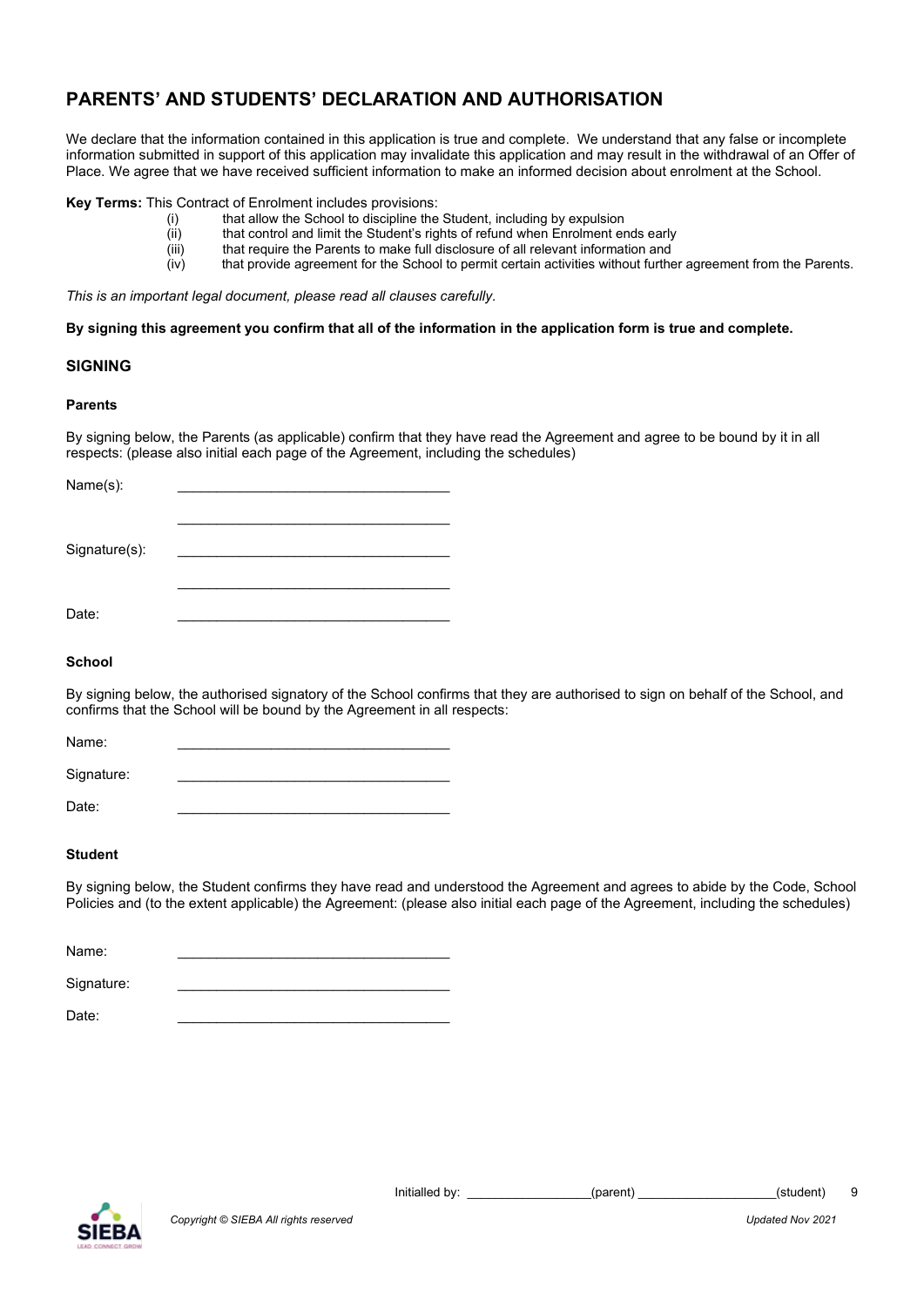# **Code of Conduct (Schedule 1)**

In line with our school values, it is expected that all International Students will:

Act according to the rules and regulations of the School and School Non-attendance Procedures will be followed including the possibility of having your place at Te Puke High School withdrawn.

## **At all times, Students are not permitted to:**

- Possess and/or use cigarettes, matches or lighters
- Possess and/or use alcohol, solvents or illegal drugs
- Intimidate, bully, assault or harass any member of the school or community
- Wilfully damage student or school property
- Use foul language
- Purchase or drive a motor vehicle or motor cycle while enrolled at Te Puke High School
- Accept rides in a car from anyone who has not been approved by either the school or their homestay or anyone on their learner or restricted licence and may never hitchhike
- download x-rated material onto a computer or bring other undesirable materials of an explicit nature into the homestay.

# **The Student agrees to:**

- attend all classes if attendance is not satisfactory, your homestay parent or designated caregiver will be contacted.
- attend school events, Sports days, Prize Giving, Field trips and Camps.
- participate in school life and make an effort to become involved in co-curricular activities.
- aim for excellence in everything they do by having high expectations, good self-management and working hard to achieve their personal best.
- show respect for themselves, other students, staff and our learning environment at Te Puke High School and abide by the collective core values of Te Puke High School.
- always wear a helmet when riding a bicycle and a seatbelt when in a motor vehicle.
- not lend or borrow money, credit cards or cell phones.
- inform the Director of International Students if they are going to be staying overnight away from the homestay by completing the *International Student Holiday Form* at least 2 weeks in advance.

# **Homestay Rules**

## **The Student agrees to:**

- be polite and friendly to their homestay and show respect for their property, go to bed at a reasonable hour and keep noise to acceptable levels.
- keep their room tidy, make their bed and not eat meals in their bedroom.
- assist with cleaning up after meals and help with dishes and other light household chores
- seek permission from their homestay and always let their homestay know where they will be and who they will be with.
- advise and get permission from their homestay at breakfast time if they won't be home for lunch (weekends) or the evening meal that night.
- arrive on time for all meals and advise their family by 4.00pm if they will be home late.
- obtain permission from their homestay if they intend to stay at a friend's place for the night/weekend. Inform The Director of International Students or Homestay Manager by text message if spending the night away from home.
- always ask their homestay for permission to invite a friend to come to their home to visit and/or stay overnight.
- be considerate when using the internet and discuss with their family an acceptable length of time to spend on the internet.
- always ask their homestay for permission to go out. Students are expected to be at home at night during the week unless they are at a school or family function.
- be respectful of all decisions made by the homestay.

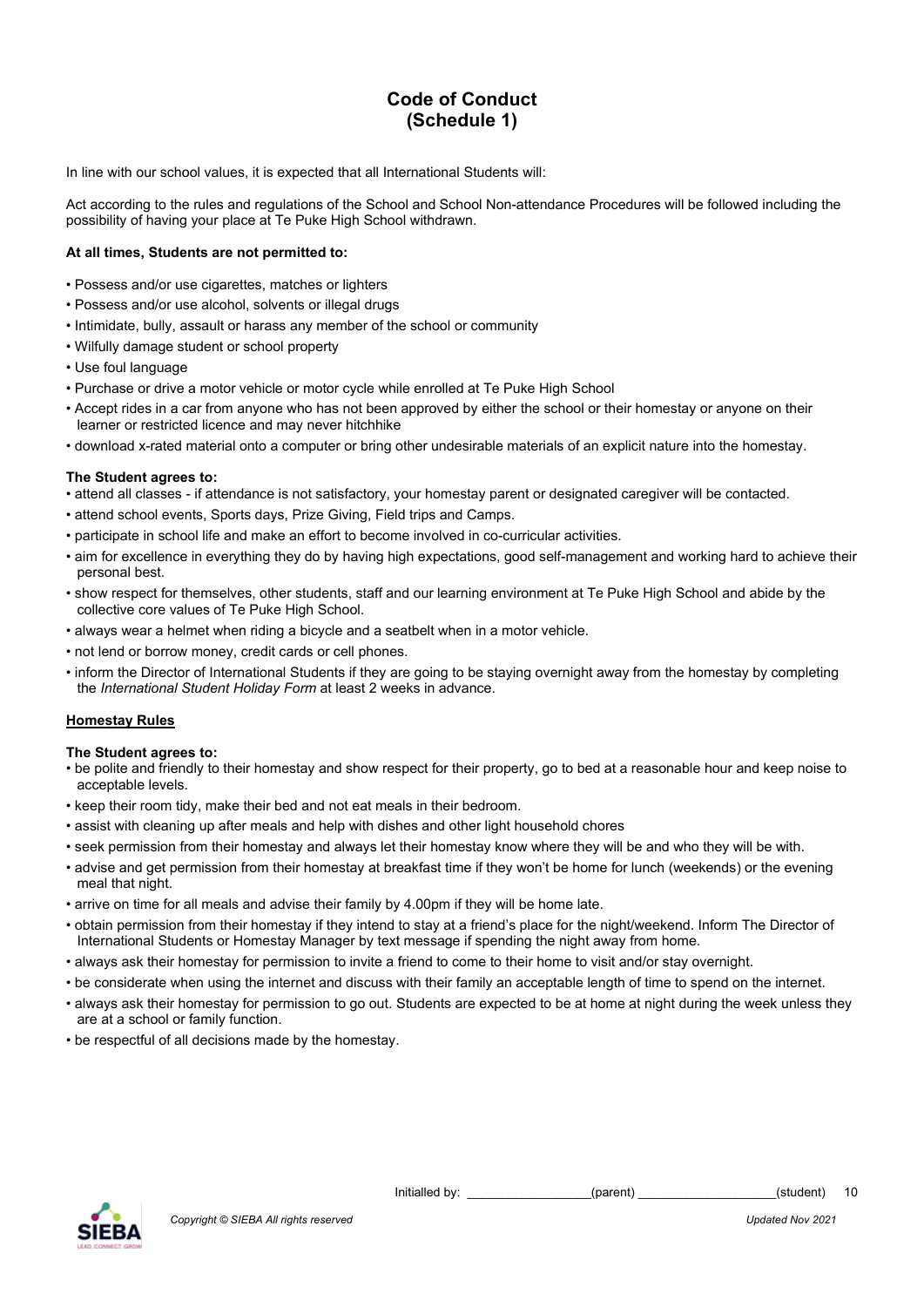# **Disciplinary Policy (Schedule 2)**

1. The following is the School's current disciplinary policy for dealing with breaches of the Agreement. This is not intended to restrict the School's general power of discipline and this policy may be changed from time to time at the discretion of the School.

## **Overview**

- 2. Except in serious situations where immediate termination of the Agreement is necessary, or where the breach does not call for any formal response other than a warning, the School will try, where appropriate, to follow a two-stage disciplinary process.
- 3. In Stage One, the School will investigate and decide the facts, and will reach a conclusion on what happened and whether it amounts to a breach of the Agreement.
- 4. In Stage Two, if the School has determined that a breach has occurred, the School will consider the appropriate response to that breach, up to and including termination of the Agreement.
- 5. The Student will have an opportunity to provide a response to the alleged breach that the School is investigating (**the Allegation**) and any proposed disciplinary action that the School is considering taking (**the Proposed Action**).
- 6. This policy does not limit the School's power to take appropriate disciplinary action urgently and without following this process if this is necessary having regard to the seriousness of the breach.
- 7. This policy also does not limit the School's power to suspend the student for the duration of the disciplinary process where suspension is considered necessary for the safety or education of any person.

#### **General Policy**

- 8. When the School is conducting a disciplinary process involving the Student it will aim to provide the Student with the following:
	- (a) a written summary of the Allegation or the Proposed Action;
	- (b) an opportunity to respond to the Allegation or the Proposed Action, either in person or in writing or both, at the choice of the Student;
	- (c) an opportunity to consider the Allegation or the Proposed Action for a reasonable period of time (keeping in mind the seriousness of the Allegation or the Proposed Action) before giving a response;
	- (d) an opportunity to contact their Parent before giving a response, unless the delay caused by contacting that person is unreasonable keeping in mind the seriousness of the Allegation or Proposed Action;
	- (e) an opportunity to have an independent support person of their choice present at any meeting relating to the disciplinary process;
	- (f) an opportunity to meet with that support person in private at any stage during the disciplinary process;
	- (g) an opportunity to have a translator present (or otherwise enable the student to participate in the process in their own language) during any meeting or process if the School or the Student considers that a language barrier means that a translator is required; and
	- (h) a copy of this policy setting out the rights which the Student has when engaging in the disciplinary process.

## **Disciplinary Procedure**

#### **Stage One: Incident Investigation**

9. When the School learns of any incident or any other thing that may be a breach of the Agreement or might otherwise require a disciplinary response, the School will notify the Student of the Allegation and will provide the Student with an opportunity to give a response.

Initialled by:  $(parent)$  (parent) (student)

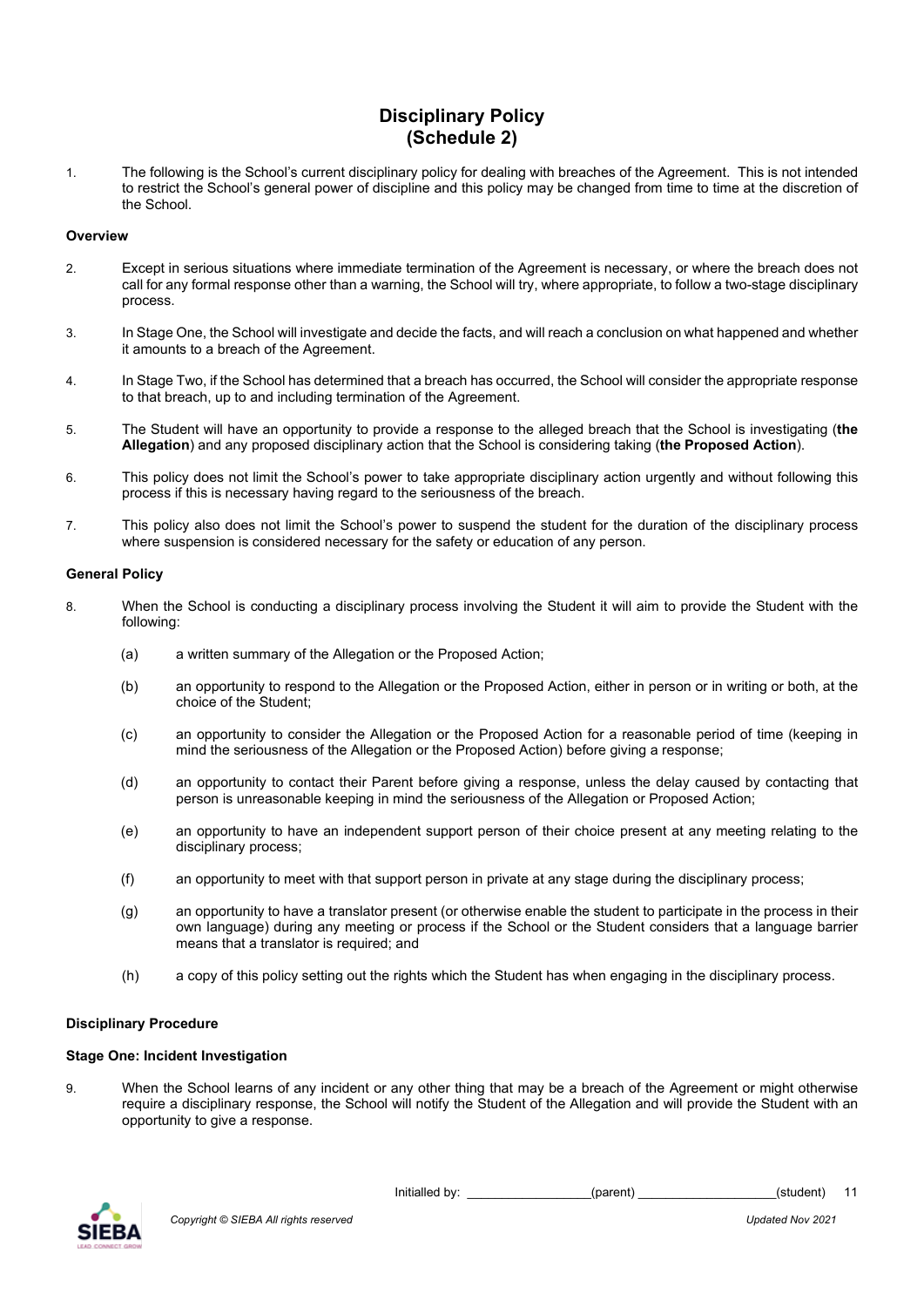- 10. Where appropriate, keeping in mind the seriousness of the Allegation, the Student will have the opportunity to respond either in person or in writing or both, at the choice of the Student. The School will receive this response and give it genuine consideration before making a decision about the Allegation.
- 11. When the School makes a decision about the Allegation it will inform the Student and parent, in writing if possible, about its conclusion as to what happened and whether it amounts to a breach of the Agreement.

#### **Stage Two: Outcome Discussion**

- 12. If the School determines that a breach of the Agreement has occurred, it will inform the Student and parent of the possible disciplinary actions that it will consider taking in response to the breach and will provide the Student and parents with an opportunity to give a response.
- 13. Where appropriate, keeping in mind the seriousness of the breach, the Student and parent will have the opportunity to respond either in person or in writing or both, at the choice of the Student. The School will receive this response and give it genuine consideration before deciding the disciplinary action to be taken.
- 14. When the School decides the disciplinary action that it will take in response to the breach, it will inform the Student and parents of its decision, in writing if possible. The disciplinary action will not take effect, and no actions will be taken to put it into place, until the Student and parents have been informed of the decision.

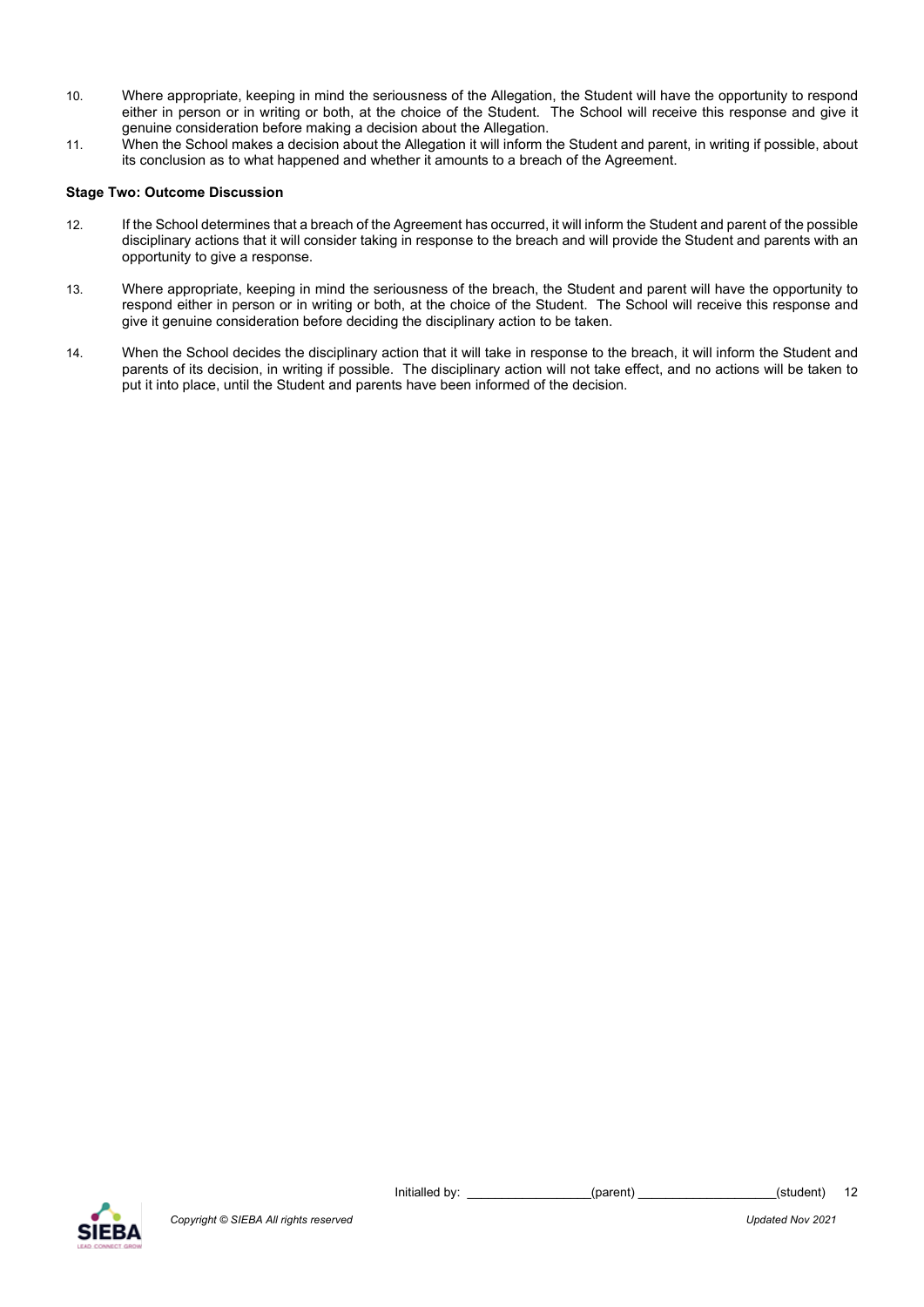# **Refund Policy**

(Schedule Three)

#### **Requests for a refund of international student fees**

- 1. The school will consider all requests for a refund of international student fees. Requests should be made in writing to the school as soon as possible after the circumstances leading to a request. All refunds will be settled under the terms of this policy unless otherwise agreed by the school.
- 2. A request for a refund should provide the following information to the school:
	- a. The name of the student<br>b. The circumstances of the
	- The circumstances of the request
	- c. The amount of refund requested
	- d. The name of the person requesting the refund
	- e. The name of the person who paid the fees

The bank account details to receive any eligible refund, including bank address and swift code where relevant

Any relevant supporting documentation such as receipts or invoices

#### **Non-Refundable Fees**

- 3. The school is unable to refund some fees. The following fees relate to expenses that the school may have paid or will incur as a result of receiving an application for enrolment and cannot be refunded:
	- a. **Administration Fee**: Administration fees meet the cost of processing an international student application. Administration fees exists whether an application is accepted or not or whether a student remains enrolled after an application is accepted.
	- b. **Insurance:** Once insurance is purchased, the school is unable to refund insurance premiums paid on behalf of a student. Students and families may apply directly to an insurance company for a refund of premiums paid.
	- c. **Homestay Placement Fee:** Homestay placement fees meet the cost of processing a request for homestay accommodation by the student. Costs incurred for arranging homestay accommodation for international students before the refund request cannot be refunded.
	- d. **Used Homestay Fees:** Homestay fees paid for time the student has already spent in a homestay cannot be refunded. Used homestay fees may also include a notice period of two weeks.
	- e. **Portion of Unused Tuition Fees:** The school may retain a portion of unused tuition fees. Amounts retained will relate to costs that have been incurred or committed by the school and may vary.

#### **Requests for a refund for failure to obtain a study visa**

4. If an international student fails to obtain an appropriate visa, a refund of international student tuition fees will be provided less any administration fee that has been paid. Evidence must be provided to the school of Immigration New Zealand declining to grant a visa.

#### **Requests for a refund for enrolment of one term or less:**

- a. Where a student is enrolled for one term or less and withdraws early, either before or after the start date of enrolment, other than where they have failed to obtain an appropriate visa and have provided evidence of this, there will be no refund of tuition fees or other relevant non-refundable fees.
- b. Where the school terminates the enrolment of a student enrolled for one term or less, there will be no refund of tuition fees, or other relevant non-refundable fees.

#### **Requests for a refund for voluntary withdrawal** (Enrolments of more than one term):

5. If an international student voluntarily withdraws, whether before or after the start date of their enrolment, other than where they have failed to obtain an appropriate visa and have provided evidence of this, a refund will be provided less a minimum of ten weeks tuition fees and other any relevant non-refundable fees as outlined in this policy. The minimum ten week notice period will begin the day after the date on which the school receives written notice of the student's intention to withdraw.

#### **Requests for a refund where the school fails to provide a course, ceases as a signatory, or ceases to be a provider**:

6. If the school fails to provide the agreed course of education or is no longer a signatory to the Code or no longer operates as an international education provider, the school will negotiate with the student or their family to either:

Initialled by:  $(parent)$  (parent)  $(student)$ 

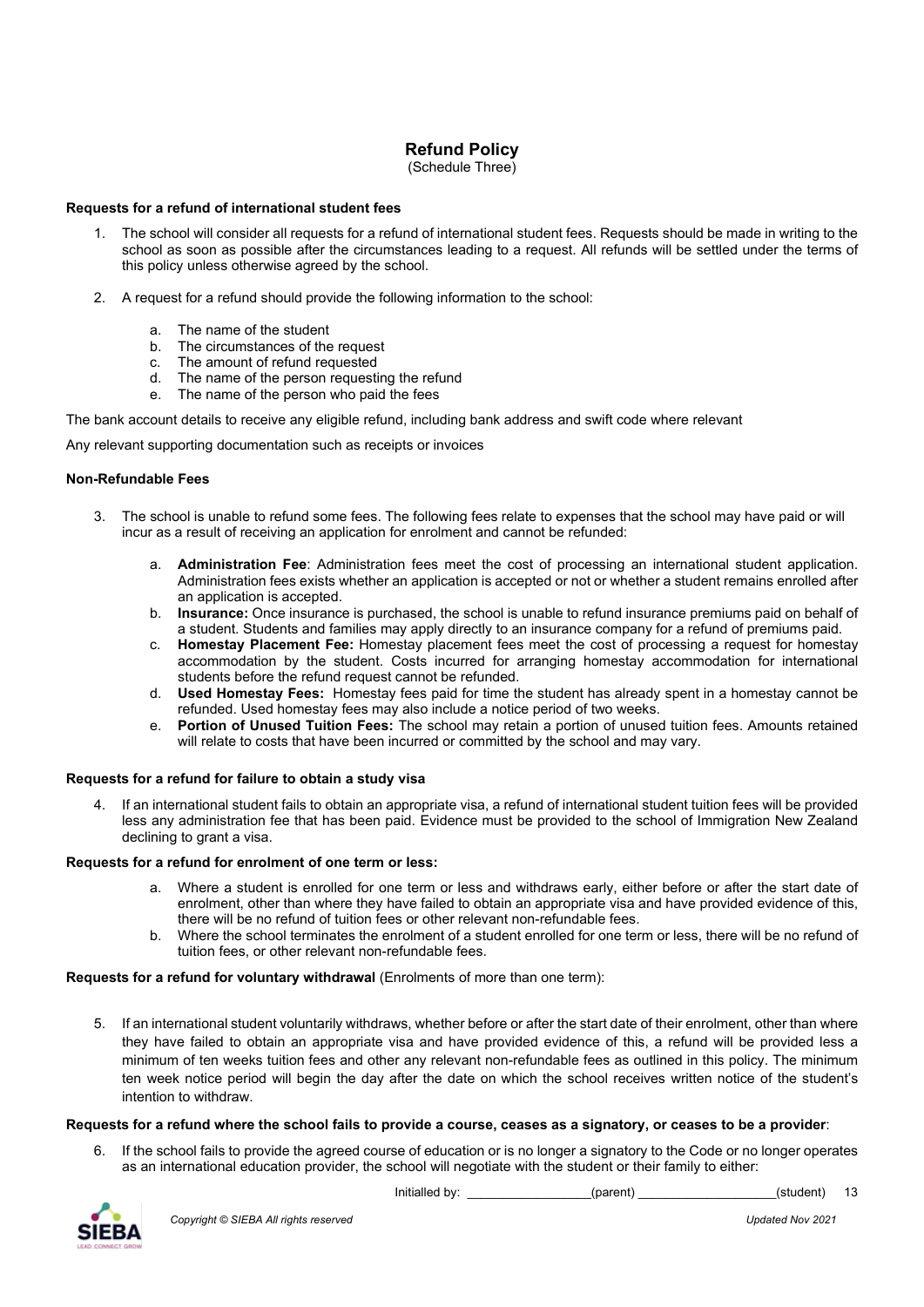- a. Refund the unused portion of international student tuition fees or other fees paid for services not delivered, or
- b. Transfer the amount of any eligible refund to another provider, or
- c. Make other arrangements agreed to by the student or their family and the school.

#### **Other circumstances where a refund request may be considered:**

## **Where a student's enrolment is ended by the school**

- 7. In the event a student's enrolment is ended by the school for a breach of the Contract of Enrolment, the school will consider a request for a refund less:
	- a. Any non-refundable fees set out in this policy
		- b. A minimum of ten weeks tuition fees from the date of termination
	- c. Any other reasonable costs that the school has incurred in ending the student's enrolment

#### **Where a student changes to a domestic student during the period of enrolment**

8. If an international student changes to a domestic student after the start date of their enrolment, reasonable written notice of the change is required by the school. A refund will be provided less a minimum of ten weeks tuition fee and other any relevant non-refundable fees as outlined in this policy. The ten weeks will begin the day after the school receives written evidence of the student's domestic student status.

#### **Where a student voluntarily requests to transfer to another signatory**

9. If an international student requests to transfer to another signatory after the start date of their enrolment, reasonable written notice of the transfer is required by the school. A refund will be provided less a minimum of ten weeks tuition fee and other any relevant non-refundable fees as outlined in this policy. The ten weeks will begin the day after the school receives written notice of the student's intended withdrawal.

## **Refund of other fees**

## **Requests for a refund of homestay fees**

- 10. If for any reason, an international student withdraws after their stay in a school homestay, any unused homestay fees will be refunded, less any relevant non-refundable fees set out in this policy.
- 11. Where a student moves from a school homestay and requests a refund of any unused homestay fees, these will be refunded less any non-refundable fees set out in this policy.

#### **Requests for a refund of fees unused at the end of enrolment**

12. Except by written request from the student or their parent, prepaid fees unused at the end of enrolment amounting to less than NZD\$100.00 will be refunded to the student in cash. Sums greater than NZD\$100.00 will be refunded into a nominated bank account.

#### **Outstanding activity fees or other fees**

13. Any activity or other fees incurred by a student during enrolment and owed to the school at the time of withdrawal, will be deducted from any eligible refund.

#### **Refunds to be made to the country of receipt**

14. Unless otherwise agreed in writing, all eligible refunds of fees of NZD\$1,000 or more received from outside of New Zealand will be refunded to a nominated bank account in the source country.

## **Rights of families after a decision regarding a refund has been made**

- 15. A decision by the school relating to a request for a refund of international student fees will be provided to the student or family in writing and will set out the following information:
	- a. Factors considered when making the refund decision
	- b. The total amount to be refunded<br>c. Details of non-refundable fees
	- Details of non-refundable fees
- 16. In the event the Student or their parent is dissatisfied with a refund decision made by the School or is dissatisfied with the process the School followed when making the refund decision, they have the right to have the refund decision reviewed by the International Student Disputes Resolution Scheme or to make a complaint to the Code Administrator.



 $Initialled by:$   $\qquad \qquad \qquad \qquad (parent) \qquad \qquad$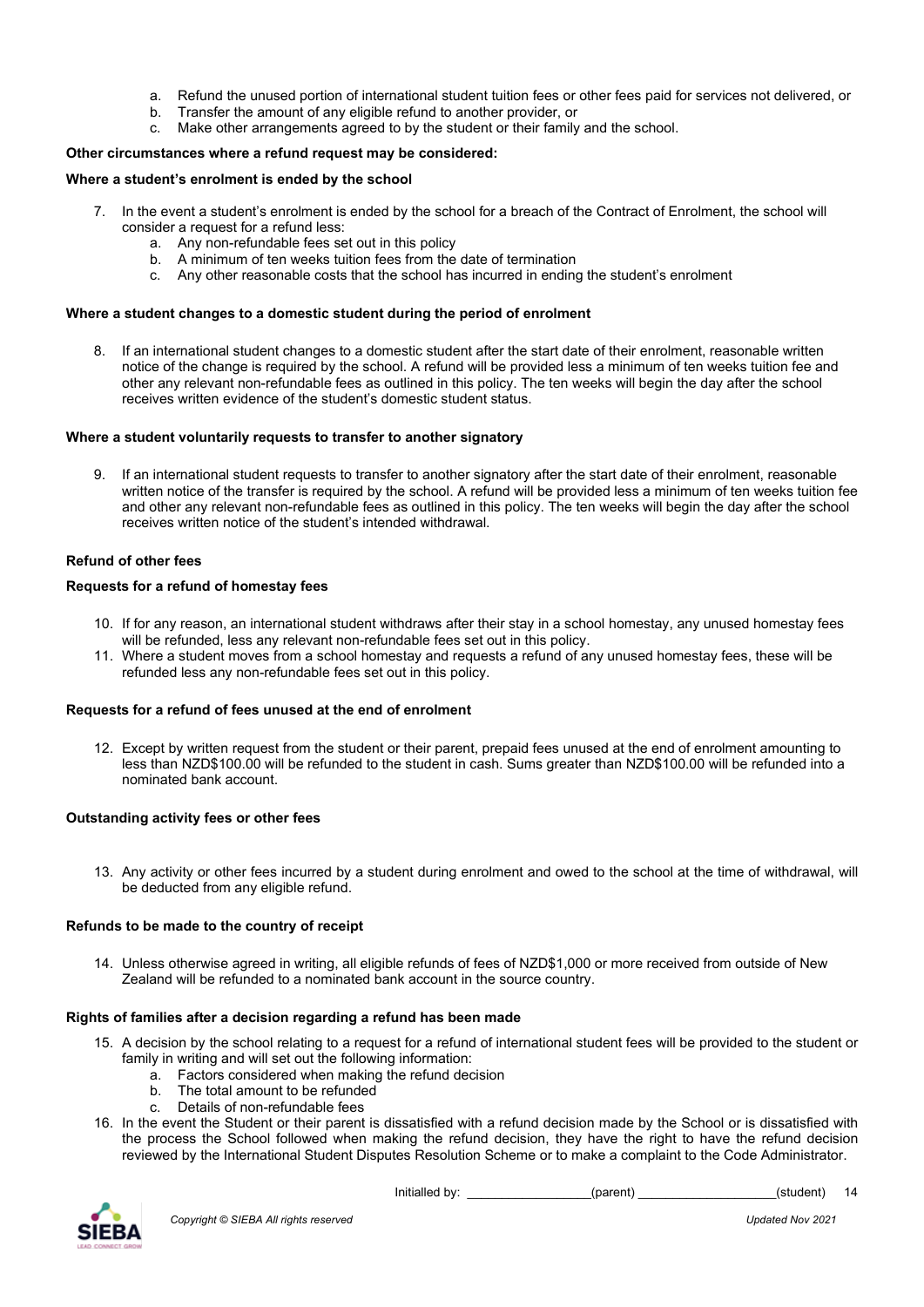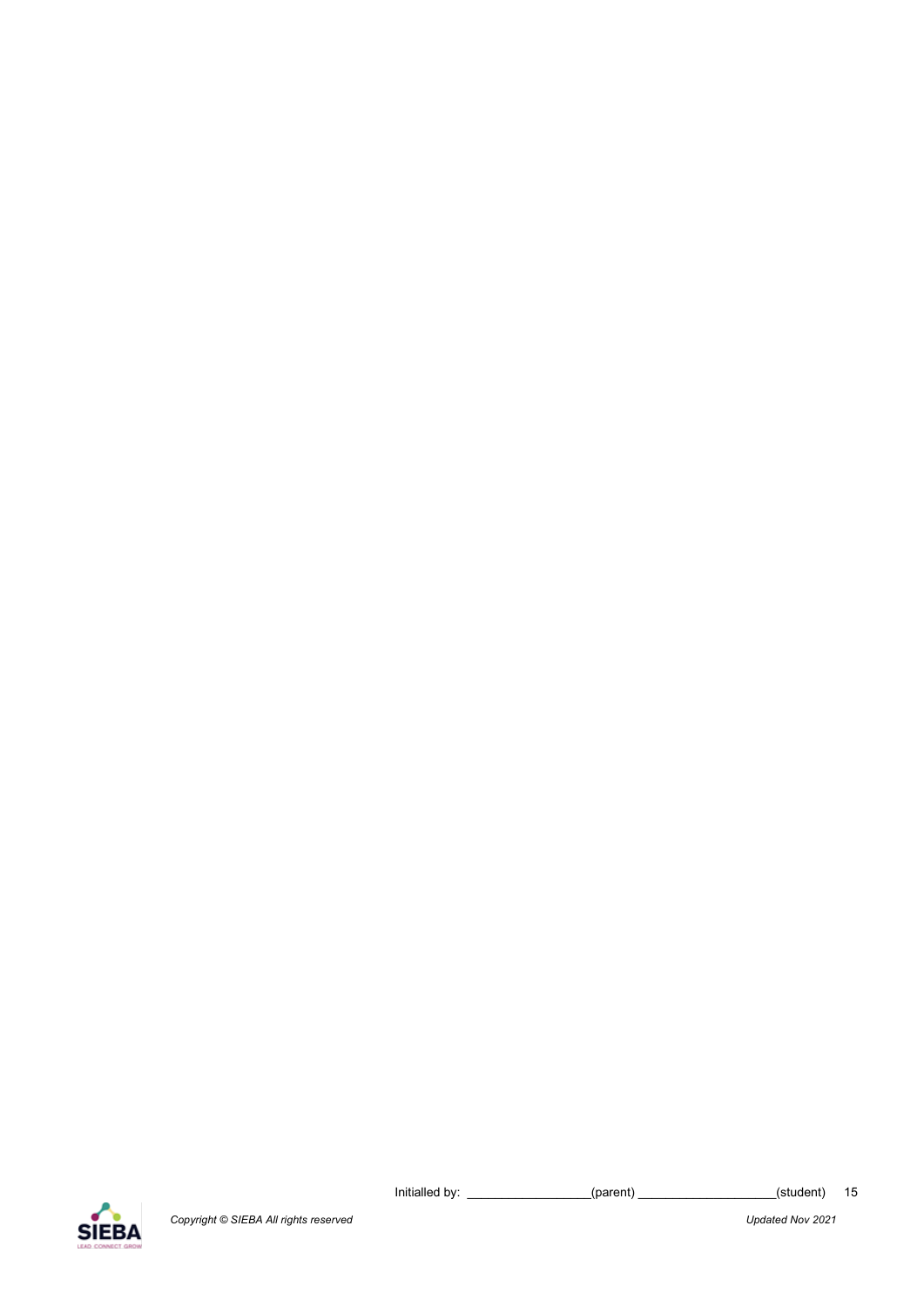# **PART THREE:**

## **PLEASE COMPLETE THE INTERNATIONAL STUDENT ACCOMMODATION AGREEMENT ONLY IF THE STUDENT WILL BE LIVING IN A HOMESTAY WHILE ENROLLED AT THE SCHOOL.**

# **INTERNATIONAL STUDENT ACCOMMODATION AGREEMENT (When placing a student in a School Approved Homestay)**

**Terms and Conditions:**

1. For the purposes of this Agreement the following terms shall have the following meanings:

**Accommodation** means the residential accommodation provided to the Student under to this Agreement.

**Accommodation Requirements** means the rules and requirements of the Accommodation as set out in Schedule One.

**Agreement** means this Accommodation Agreement between the Student, School, and Parents which governs the Student's Accommodation arrangements.

**Application Form** means the standard enrolment application form.

**Code** means the Education (Pastoral Care of International Students) Code of Practice 2016 as updated from time to time and available online at www.legislation.govt.nz under Education (Pastoral Care of International Students) Code of Practice 2016.

**Contract of Enrolment** means the agreement between the Student, the School and the Parents which governs the Student's Tuition.

**Homestay** has the meaning as set out in the Code.

**Parents** means the Parents referred to in the Application Form.

**Residential Caregiver** means the person responsible for the Student at the Accommodation.

**Residential Caregiver Agreement** means an agreement between the School and the Residential Caregiver.

**School** means the school referred to in the Contract of Enrolment.

**Student** means the International Student residing at the Accommodation as referred to in the Application Form.

**Tuition** means the education of the Student at the School.

All other terms have the same meaning as in the Contract of Enrolment.

- 2. The School is a signatory to and complies with the Code. Unless living with a parent, every international student is required to live at an Accommodation approved by the School in line with the requirements of the Code.
- 3. The Parents and Student agree to the following terms and conditions of the Accommodation:
	- (a) The School agrees that all information regarding the Residential Caregiver, the Parents and the Student relating to the Accommodation will be kept confidential, except disclosure:
		- (i) To the Student, the Parents or Residential Caregiver (as the case may be);

Initialled by: \_\_\_\_\_\_\_\_\_\_\_\_\_\_\_\_\_\_(parent) \_\_\_\_\_\_\_\_\_\_\_\_\_\_\_\_\_\_\_\_(student)

- (ii) To any professional consultant or such person where it is in the interests of the Student to provide the information;
- (iii) According to any statutory or other legal duty.
- (b) The Parents agree that if behaviours or conditions of the Student emerge after placement with a Residential Caregiver such that the Residential Caregiver is unable to provide the level of accommodation or care required for the safety and wellbeing of the Student, the School may terminate this Agreement.
- (c) The Parents or the Student have the right under the Privacy Act 1993 to see and request corrections of any personal information held by the School concerning them in relation to the Student's placement with a Residential Caregiver.
- (d) Under the Privacy Act 1993, any information collected may be provided to education authorities.
- (e) These terms and conditions may be changed by the School (acting reasonably) upon reasonable notification from time to time and will continue to apply until notified otherwise.
- 4. If the Parents provide misleading information or fail to disclose information about the Student prior to placement with the Residential Caregiver and during the term of the Homestay the School may (in its sole discretion):
	- (a) Charge the Parent such fees as required to pay for extra requirements due to providing misleading information or the lack of disclosure; or
	- (b) Terminate this Agreement.
- 5. The initial appointment and ongoing engagement of the Residential Caregiver is subject at all times to:
	- (a) the Residential Caregiver and the School entering into a Homestay Carer Agreement or a Designated Caregiver Agreement; and
	- (b) the School's usual requirements and policies relating to the Accommodation.
- 6. The School will ensure that to the best of its ability:
	- (a) The Accommodation provides a safe, positive and healthy environment for the Student and complies with the Code;
	- (b) The Residential Caregiver's appointment has not involved any form of gift (financial or otherwise) to or from a third party:
	- (c) The appointment of the Residential Caregiver does not represent any actual or perceived conflict of



(student) 16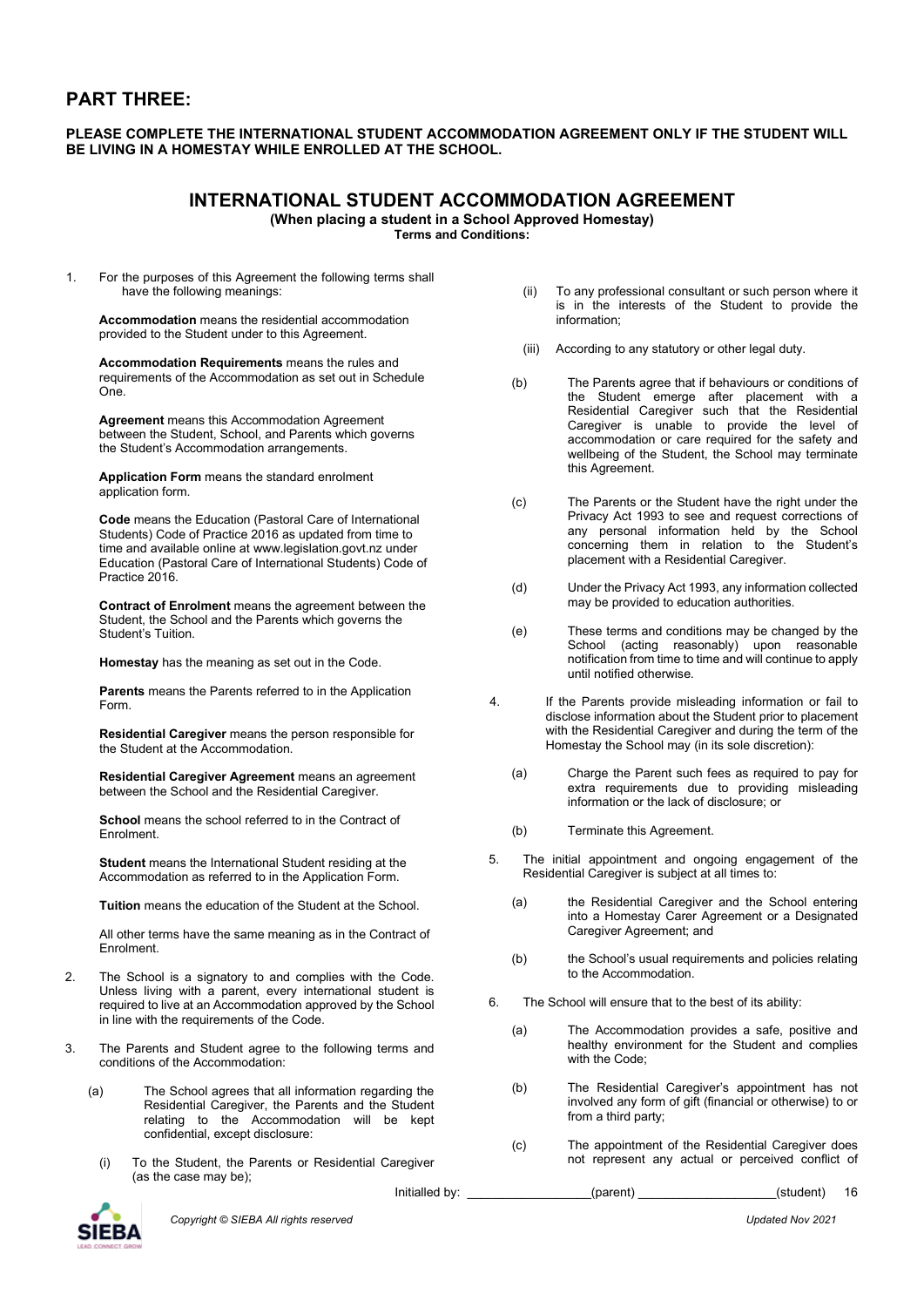interest, and that any possible conflict of interest has been notified to the School;

- (d) The Residential Caregiver will take all reasonable steps to ensure the Student's compliance with New Zealand laws (including, where appropriate, informing the Student of such laws), and will immediately report any possible legal breach to the School; and
- (e) The Student only engages in lawful, responsible and positive recreational activities outside of School.
- 7. Unless otherwise agreed in writing by the parties, the Parents agree for the Student to travel and stay overnight within New Zealand in the care of their Residential Caregiver for not more than seven days where the travel does not involve the Student participating in any adventure activities or extreme sports, or result in the Student missing any scheduled school days.
- 8. The School will seek specific written agreement from the Parents for travel or overnight stays of more than seven days or that results in the Student missing any scheduled school days.
- 9. The Student will seek specific written agreement from the School before the Student, being a Student of any age, participates in any activities which are considered to be adventure activities or extreme sports. The School will only give such Agreement where approved by the Parents.
- 10. The School may take such measures as it considers appropriate (acting reasonably) to monitor compliance with the Code. This may include regular check-ins with both the Student and the Residential Caregiver.
- 11. Unless otherwise agreed in writing, the Student will be entitled to start their Homestay at the Accommodation 5 days before the Period of Enrolment (as that term is defined in the Contract of Enrolment) starts and 5 days following the end date of the Period of Enrolment (as that term is defined in the Contract of Enrolment). Should this Agreement be terminated before the expiry of the Period of Enrolment the Student will be required to move out of the Accommodation immediately. The School may, at its sole discretion, and without being required to do so, extend the time for the Student to move out of the Accommodation. Any such extension shall be given in writing and shall be without prejudice to the School's right to later insist that the Student immediately move out of the Accommodation.

#### **Expectations**

- 12. The Student will comply at all times with the Accommodation Requirements and the Parents shall work with the School to ensure such compliance.
- 13. In the event that the Student is removed from a Residential Caregiver for any reason, the School will take all reasonable steps to find, over a reasonable period of time (as determined by the School in its absolute discretion), appropriate alternative approved Accommodation for the Student.
- 14. The Student will treat the Accommodation with due care and respect and the Student is liable for costs associated with repairing any damage caused to the Accommodation by the Student. For avoidance of doubt, the School is not responsible for any damage caused to the Accommodation by the Student.

#### **Fees**

15. The Parents must pay all accommodation fees to the School according to the School's fee schedule as defined in the applicable Contract of Enrolment.

#### **Termination**

- 16. The School reserves the right to terminate this Agreement if the Student is in breach of the Accommodation **Requirements**
- 17. If the Student is suspended, expelled or excluded from the School, the parties agree that this shall constitute a breach of the Accommodation Requirements and this Agreement may be terminated as a consequence.
- 18. Where this Agreement is terminated, fees may be refunded according to School Policies.

#### **General**

- 19. This Agreement shall be construed and take effect according to the non-exclusive laws of New Zealand. In relation to any legal action or proceedings arising out of or in connection with this Agreement, the Parents:
	- (a) submit to the non-exclusive jurisdiction of the Courts of New Zealand; and
	- (b) agree that proceedings may be brought before any Court including any forum constituted under the Arbitration Act 1908 within New Zealand, and waive any objection to proceedings in any such Court or forum on the grounds of venue or on the grounds that the proceedings have been brought in an inconvenient forum.
- 20. Notices given under this Agreement must be in writing and given to the addresses set out in the Application Form. Those sent by post will be considered to have been received ten (10) days after posting. The Parties agree that email correspondence is a suitable means of communication and emails will be considered to have been received when acknowledged by the party or by return email.
- 21. This Agreement contains the entire understanding of the parties and overrides any prior promises, representations, understandings or agreements.
- 22. The parties acknowledge that prior to signing this Agreement, they have had the opportunity to seek independent legal advice about its content and effect.

#### **Disputes**

23. The parties agree that any dispute in relation to this Agreement will be resolved according to the Code and the School Policies.

Initialled by:  $(parent)$  (parent)  $(student)$ 

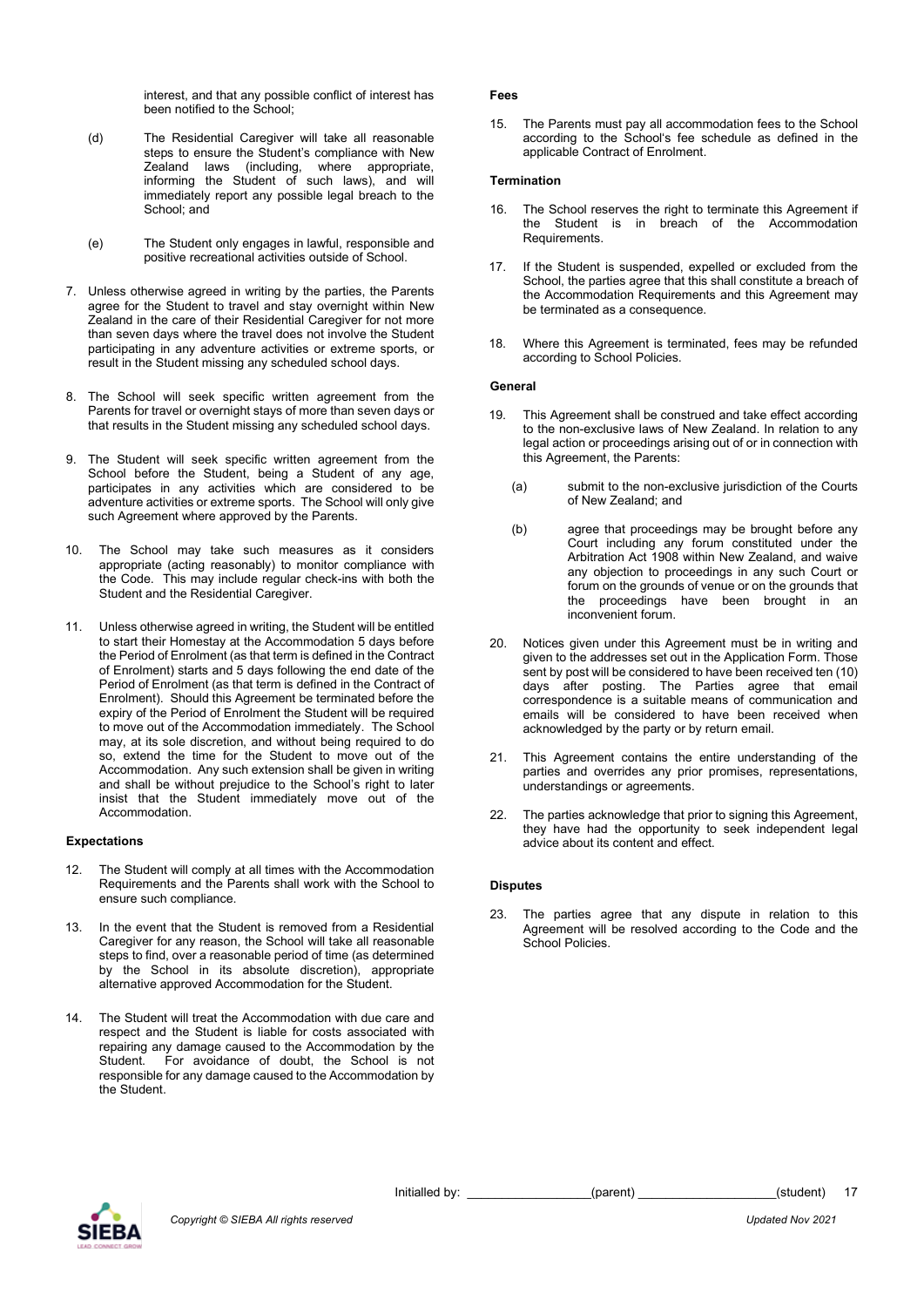# **Accommodation Requirements**

(Schedule One)

#### **While living in a School approved Homestay, the Student agrees:**

- 1. To comply with all laws of New Zealand.
- 2. Not to engage in any social or leisure activities that may place them or other persons, in undue danger or risk of harm. This includes the Student putting himself / herself in a position which may give rise to suspicions or allegations of such activities.
- 3. To obtain written permission from Parents and the School prior to obtaining any tattoo, piercing or other bodily embellishments.
- 4. To comply with all Homestay rules, expectations and curfews set by the School and Homestay parents, including any policies of the School which apply.
- 5. To not use or not do anything which may cause damage to the Accommodation, including applying hair dyes, or smoking cigarettes or engaging in any other activity that may cause damage to the Accommodation.
- 6. To keep the Homestay parents informed of their whereabouts at all times.
- 7. To stay at the Homestay address daily and not to travel overnight outside of the town or city (as defined by the School) where the student is living without prior written permission of the School. This clause shall not prevent the Student travelling between the Homestay and the School.
- 8. To respect the privacy, values and property of the Homestay.

# **SIGNING**

#### **Parents**

By signing below, the Parents confirm that they have read the Agreement and agree to be bound by it in all respects (initial each page):

| Name(s):      |  |
|---------------|--|
|               |  |
|               |  |
|               |  |
| Signature(s): |  |
|               |  |
|               |  |
|               |  |
| Date:         |  |

#### **School**

By signing below, the authorised signatory of the School confirms that they are authorised to sign on behalf of the School, and confirms that the School will be bound by the Agreement in all respects:

| Name:      |  |
|------------|--|
| Signature: |  |
| Date:      |  |

#### **Student**

By signing below, the Student confirms they have read and understood the Agreement and agrees to abide by the Code, the School Policies and (to the extent applicable) the Agreement:

|            | Initialled by: | (parent) | (student) |
|------------|----------------|----------|-----------|
| Date:      |                |          |           |
| Signature: |                |          |           |
| Name:      |                |          |           |

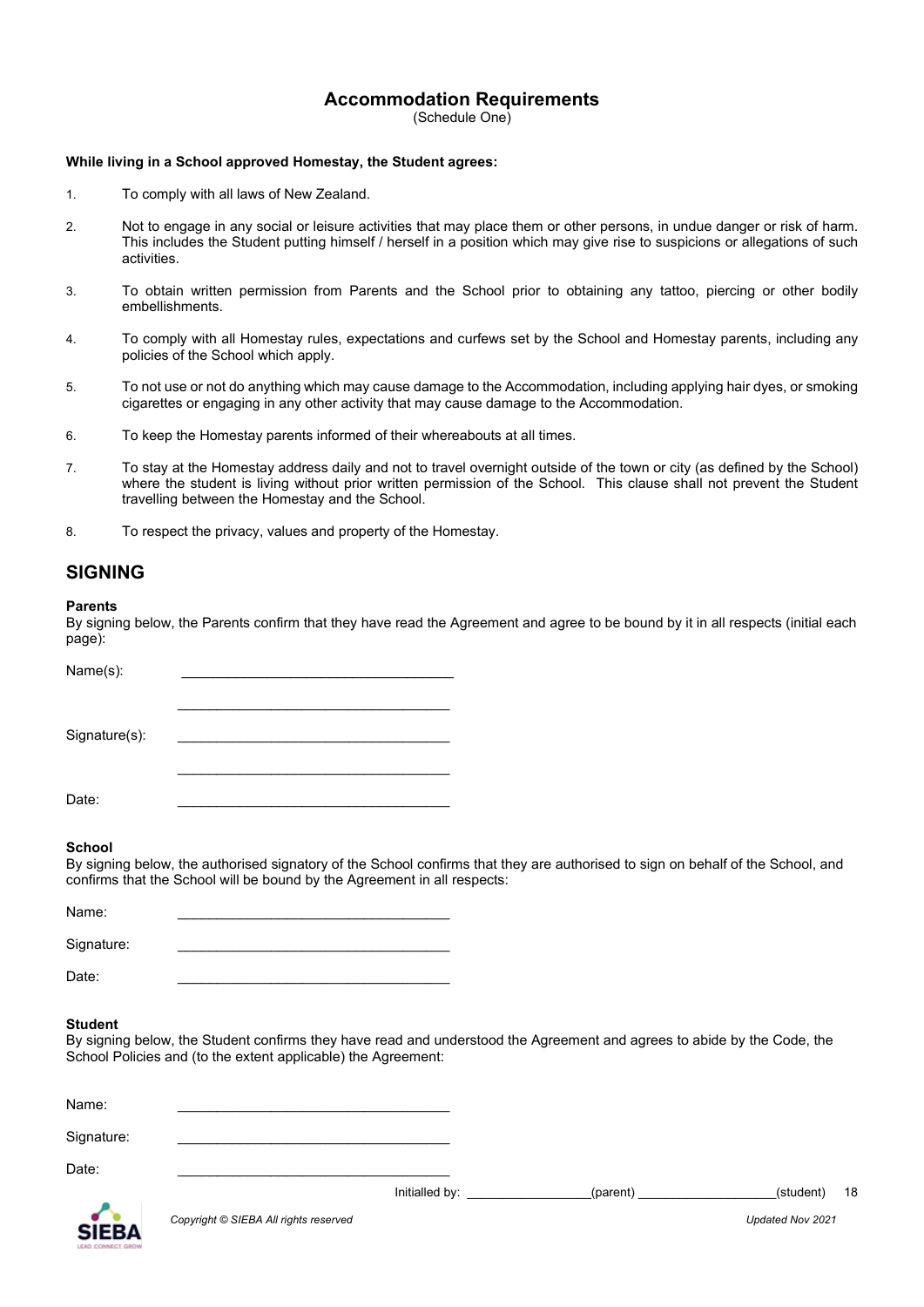# **PART FOUR:**

# **DESIGNATED CAREGIVER AGREEMENT**

## **PLEASE COMPLETE THE DESIGNATED CAREGIVER AGREEMENT ONLY IF THE STUDENT WILL BE LIVING WITH A DESIGNATED CAREGIVER WHILE ENROLED AT THE SCHOOL.**

This is an agreement between the Parent/s, the Designated Caregiver/s and the School (the **Agreement**).

| School name:                                                                  | (the School)                                                         |
|-------------------------------------------------------------------------------|----------------------------------------------------------------------|
| Student's name:                                                               | (the Student)                                                        |
| Name of parent one:                                                           |                                                                      |
| Name of parent two:                                                           | (together the Parents, each a Parent)                                |
| Name of caregiver one:<br>(relative or close family<br>friend):               |                                                                      |
| Name of caregiver two:<br>(eg partner of relative or<br>close family friend): | (together the Designated Caregivers, each<br>a Designated Caregiver) |
| Address:                                                                      |                                                                      |
|                                                                               | (the Residence)                                                      |

#### **AGREEMENTS**

- 1. The Student and the Parents are parties to a Contract of Enrolment with the School. All definitions contained in that Contract of Enrolment are considered to form part of this Agreement so far as they are relevant.
- 2. The Parents agree that the Designated Caregiver/s will provide residential care for the Student while enrolled as an international student at the School.
- 3. The School has provided, and the Designated Caregiver/s have read and understood, the sections of the Education (Pastoral Care of International Students) Code of Practice 2016 (the **Code**) relevant to residential caregivers and the School's Information for Designated Caregivers and agree to act as Designated Caregiver/s to the Student according to these requirements.
- 4. For the avoidance of doubt, The Designated Caregiver/s agree that the accommodation provided is caring, safe, positive, is a healthy environment, and supports the Student to achieve their academic goals.
- 5. The School agrees that all information regarding the Designated Caregiver/s relating to the Agreement will be kept confidential, except disclosure to the Student or their parents, to any professional consultant or such person where it is in the interests of the Student to provide the information or according to any statutory or other legal duty.
- 6. Approval is required from the School before the Student is placed with the Designated Caregiver/s.
- 7. The Designated Caregiver/s agree that approval will be provided only after appropriate safety and other checks have been completed by the School in accordance with the Code and School policies.
- 8. The Designated Caregiver/s agree that all members of their household who are 18 years of age and over and eligible to be vaccinated against Covid-19, will be fully vaccinated before a student is placed in their care.
- 9. Failure by the Designated Caregiver/s to provide the evidence of Covid-19 vaccinations required by the School, may result in the School's approval of the Designated Caregiver/s being withheld or withdrawn.
- 10. Failure by the Designated Caregiver/s to provide the residential care required by the School and the Code may result in the School's approval of the Designated Caregiver/s being withdrawn.
- 11. The Designated Caregiver/s agree to support the Student to abide by all rules and expectations set by the School.
- 12. In the event the school withdraws its approval of the Designated Caregiver/s, the Agreement is terminated, and the Student will be placed in alternative accommodation approved by the School at the full cost and expense of the Parents.
- 13. The School may take such measures as it considers appropriate (acting reasonably) to monitor and review the quality of residential care by the Designated Caregiver/s and this may include regular visits to the Designated Caregiver/s